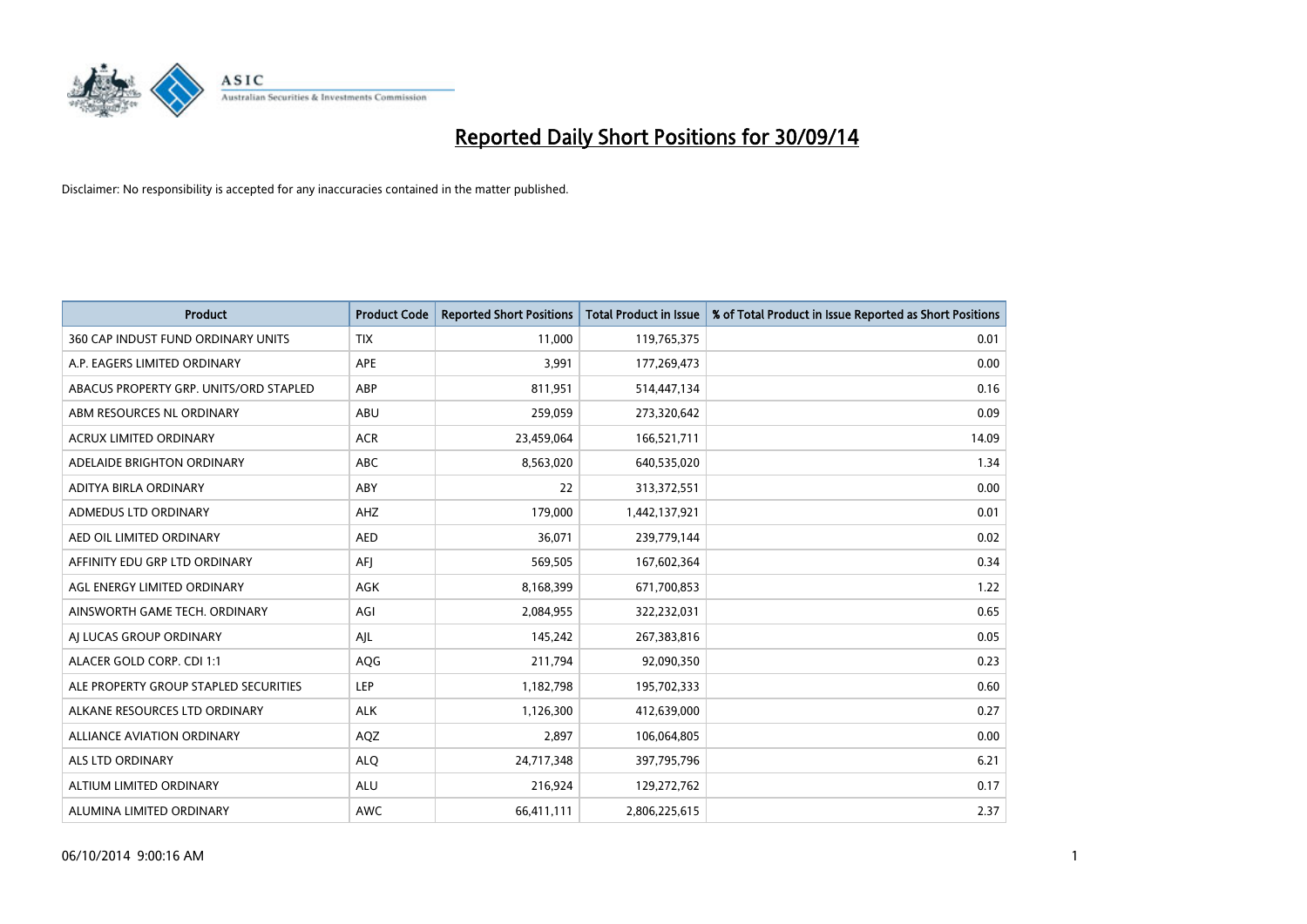

| <b>Product</b>                          | <b>Product Code</b> | <b>Reported Short Positions</b> | <b>Total Product in Issue</b> | % of Total Product in Issue Reported as Short Positions |
|-----------------------------------------|---------------------|---------------------------------|-------------------------------|---------------------------------------------------------|
| AMCOM TELECOMM, ORDINARY                | AMM                 | 4,267,253                       | 264,835,089                   | 1.61                                                    |
| AMCOR LIMITED ORDINARY                  | AMC                 | 7,807,102                       | 1,206,684,923                 | 0.65                                                    |
| AMP LIMITED ORDINARY                    | AMP                 | 12,562,470                      | 2,957,737,964                 | 0.42                                                    |
| ANSELL LIMITED ORDINARY                 | <b>ANN</b>          | 5,637,327                       | 152,945,881                   | 3.69                                                    |
| ANTARES ENERGY LTD ORDINARY             | AZZ                 | 79,596                          | 255,000,000                   | 0.03                                                    |
| ANZ BANKING GRP LTD ORDINARY            | ANZ                 | 8,351,582                       | 2,756,627,771                 | 0.30                                                    |
| APA GROUP STAPLED SECURITIES            | APA                 | 8,296,104                       | 835,750,807                   | 0.99                                                    |
| APN NEWS & MEDIA ORDINARY               | <b>APN</b>          | 1,271,466                       | 1,029,041,356                 | 0.12                                                    |
| AQUARIUS PLATINUM. ORDINARY             | <b>AQP</b>          | 2,967,024                       | 1,464,872,899                 | 0.20                                                    |
| AQUILA RESOURCES ORDINARY               | <b>AQA</b>          | 13,583                          | 411,804,442                   | 0.00                                                    |
| ARB CORPORATION ORDINARY                | <b>ARP</b>          | 1,183,070                       | 72,493,302                    | 1.63                                                    |
| ARDENT LEISURE GROUP STAPLED SECURITIES | AAD                 | 1,204,543                       | 438,666,245                   | 0.27                                                    |
| ARENA REIT. ORDINARY UNITS              | <b>ARF</b>          | 83,280                          | 211,495,653                   | 0.04                                                    |
| ARISTOCRAT LEISURE ORDINARY             | ALL                 | 1,527,720                       | 630,022,253                   | 0.24                                                    |
| ARRIUM LTD ORDINARY                     | ARI                 | 44,082,423                      | 2,333,653,286                 | 1.89                                                    |
| ARRIUM LTD RIGHTS 30-SEP-14 FOR         | <b>ARIR</b>         | 12,409,740                      | 1,366,183,142                 | 0.91                                                    |
| ASALEO CARE LIMITED ORDINARY            | AHY                 | 8,194,703                       | 603,469,434                   | 1.36                                                    |
| ASCIANO LIMITED ORDINARY                | <b>AIO</b>          | 3,762,101                       | 975,385,664                   | 0.39                                                    |
| ASG GROUP LIMITED ORDINARY              | ASZ                 | 71,816                          | 206,720,839                   | 0.03                                                    |
| ASPEN GROUP ORD/UNITS STAPLED           | APZ                 | 279,852                         | 114,984,873                   | 0.24                                                    |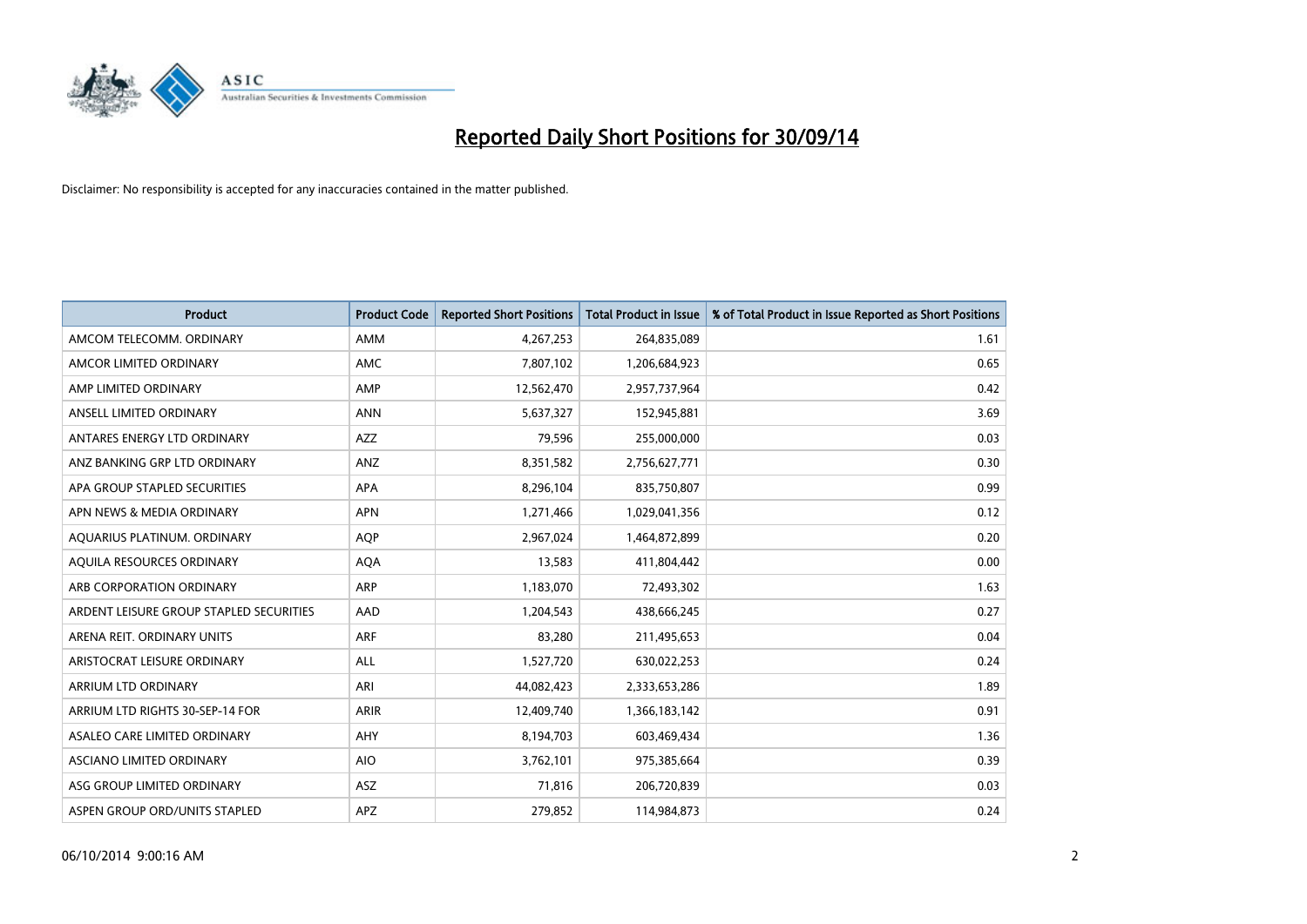

| <b>Product</b>                            | <b>Product Code</b> | <b>Reported Short Positions</b> | <b>Total Product in Issue</b> | % of Total Product in Issue Reported as Short Positions |
|-------------------------------------------|---------------------|---------------------------------|-------------------------------|---------------------------------------------------------|
| ASTRO JAP PROP GROUP STAPLED US PROHIBIT. | AJA                 | 135,649                         | 67,211,752                    | 0.20                                                    |
| ASX LIMITED ORDINARY                      | ASX                 | 5,829,309                       | 193,595,162                   | 3.01                                                    |
| ATLAS IRON LIMITED ORDINARY               | AGO                 | 106,828,922                     | 915,701,543                   | 11.67                                                   |
| ATRUM COAL NL ORDINARY                    | ATU                 | 187,203                         | 162,459,242                   | 0.12                                                    |
| AUCKLAND INTERNATION ORDINARY             | AIA                 | 39,345                          | 1,190,484,097                 | 0.00                                                    |
| AURIZON HOLDINGS LTD ORDINARY             | AZJ                 | 3,817,296                       | 2,137,284,503                 | 0.18                                                    |
| AUSDRILL LIMITED ORDINARY                 | ASL                 | 20,837,203                      | 312,277,224                   | 6.67                                                    |
| AUSENCO LIMITED ORDINARY                  | AAX                 | 1,088,087                       | 168,449,799                   | 0.65                                                    |
| AUSNET SERVICES STAPLED SECURITIES        | <b>AST</b>          | 25,533,956                      | 3,425,244,162                 | 0.75                                                    |
| AUST INDUSTRIAL REIT UNIT                 | ANI                 | 289,609                         | 96,288,031                    | 0.30                                                    |
| AUSTAL LIMITED ORDINARY                   | ASB                 | 1,085,530                       | 346,379,377                   | 0.31                                                    |
| AUSTBROKERS HOLDINGS ORDINARY             | <b>AUB</b>          | 56,297                          | 60,088,396                    | 0.09                                                    |
| AUSTIN ENGINEERING ORDINARY               | ANG                 | 1,035,878                       | 84,274,004                    | 1.23                                                    |
| AUSTRALAND PROPERTY STAPLED SECURITY      | <b>ALZ</b>          | 4,940                           | 581,797,922                   | 0.00                                                    |
| AUSTRALIAN AGRICULT, ORDINARY             | <b>AAC</b>          | 2,535,386                       | 532,474,721                   | 0.48                                                    |
| AUSTRALIAN FOUNDAT. ORDINARY              | AFI                 | 100                             | 1,054,646,236                 | 0.00                                                    |
| AUSTRALIAN PHARM. ORDINARY                | API                 | 10,572,349                      | 488,115,883                   | 2.17                                                    |
| AUTOMOTIVE HOLDINGS ORDINARY              | AHE                 | 1,984,757                       | 306,437,941                   | 0.65                                                    |
| AVANCO RESOURCES LTD ORDINARY             | AVB                 | 267,808                         | 1,661,675,855                 | 0.02                                                    |
| AVEO GROUP STAPLED SECURITIES             | AOG                 | 6,849,028                       | 500,111,460                   | 1.37                                                    |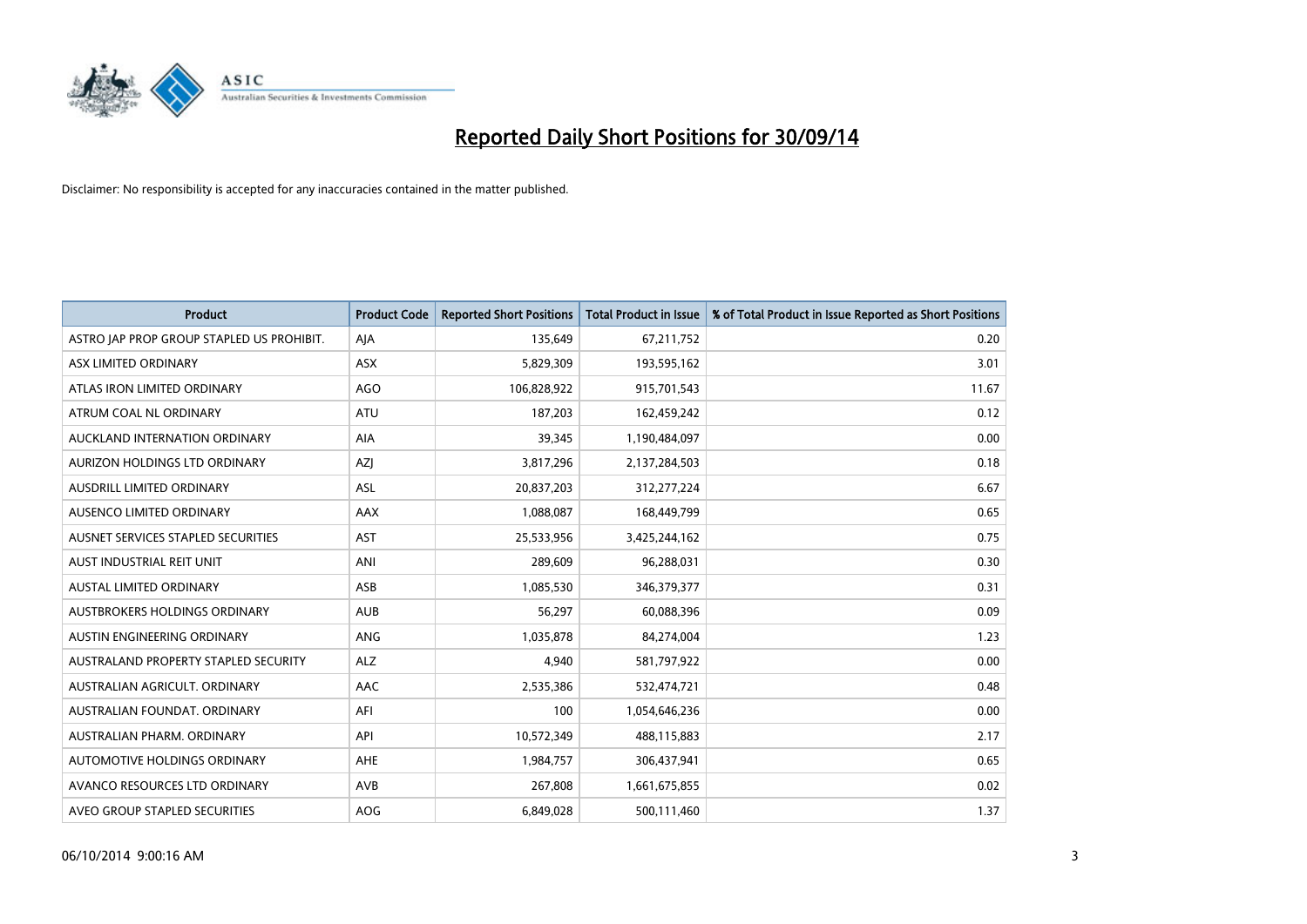

| <b>Product</b>                       | <b>Product Code</b> | <b>Reported Short Positions</b> | <b>Total Product in Issue</b> | % of Total Product in Issue Reported as Short Positions |
|--------------------------------------|---------------------|---------------------------------|-------------------------------|---------------------------------------------------------|
| AWE LIMITED ORDINARY                 | <b>AWE</b>          | 371,211                         | 525,861,050                   | 0.07                                                    |
| AZONTO PET LTD ORDINARY              | APY                 | 1                               | 1,159,375,100                 | 0.00                                                    |
| AZUMAH RESOURCES ORDINARY            | <b>AZM</b>          | $\mathbf{1}$                    | 388,316,919                   | 0.00                                                    |
| BANDANNA ENERGY ORDINARY             | <b>BND</b>          | 24,135,792                      | 528,481,199                   | 4.57                                                    |
| BANK OF QUEENSLAND. ORDINARY         | <b>BOQ</b>          | 1,846,827                       | 362,516,534                   | 0.51                                                    |
| <b>BANNERMAN RESOURCES ORDINARY</b>  | <b>BMN</b>          | 199,998                         | 329,745,150                   | 0.06                                                    |
| <b>BASE RES LIMITED ORDINARY</b>     | <b>BSE</b>          | 5,501,878                       | 561,840,029                   | 0.98                                                    |
| BATHURST RES LTD. ORDINARY           | <b>BRL</b>          | 301,081                         | 947,828,434                   | 0.03                                                    |
| <b>BC IRON LIMITED ORDINARY</b>      | <b>BCI</b>          | 8,119,556                       | 124,345,439                   | 6.53                                                    |
| BEACH ENERGY LIMITED ORDINARY        | <b>BPT</b>          | 19,803,069                      | 1,292,897,806                 | 1.53                                                    |
| BEADELL RESOURCE LTD ORDINARY        | <b>BDR</b>          | 48,017,342                      | 798,657,280                   | 6.01                                                    |
| <b>BEGA CHEESE LTD ORDINARY</b>      | <b>BGA</b>          | 1,687,147                       | 152,602,945                   | 1.11                                                    |
| BENDIGO AND ADELAIDE ORDINARY        | <b>BEN</b>          | 12,892,202                      | 448,487,486                   | 2.87                                                    |
| BENTHAM IMF LTD ORDINARY             | <b>IMF</b>          | 4,416,616                       | 165,370,269                   | 2.67                                                    |
| BERKELEY RESOURCES ORDINARY          | <b>BKY</b>          | 77,000                          | 180,361,323                   | 0.04                                                    |
| BETASHARESCASHETF ETF UNITS          | AAA                 | 634                             | 12,443,410                    | 0.01                                                    |
| BHP BILLITON LIMITED ORDINARY        | <b>BHP</b>          | 13,718,736                      | 3,211,691,105                 | 0.43                                                    |
| <b>BIGAIR GROUP LIMITED ORDINARY</b> | <b>BGL</b>          | 49,160                          | 172,872,340                   | 0.03                                                    |
| <b>BILLABONG ORDINARY</b>            | <b>BBG</b>          | 10,292,467                      | 990,370,034                   | 1.04                                                    |
| <b>BIONOMICS LIMITED ORDINARY</b>    | <b>BNO</b>          | 50,000                          | 417,356,567                   | 0.01                                                    |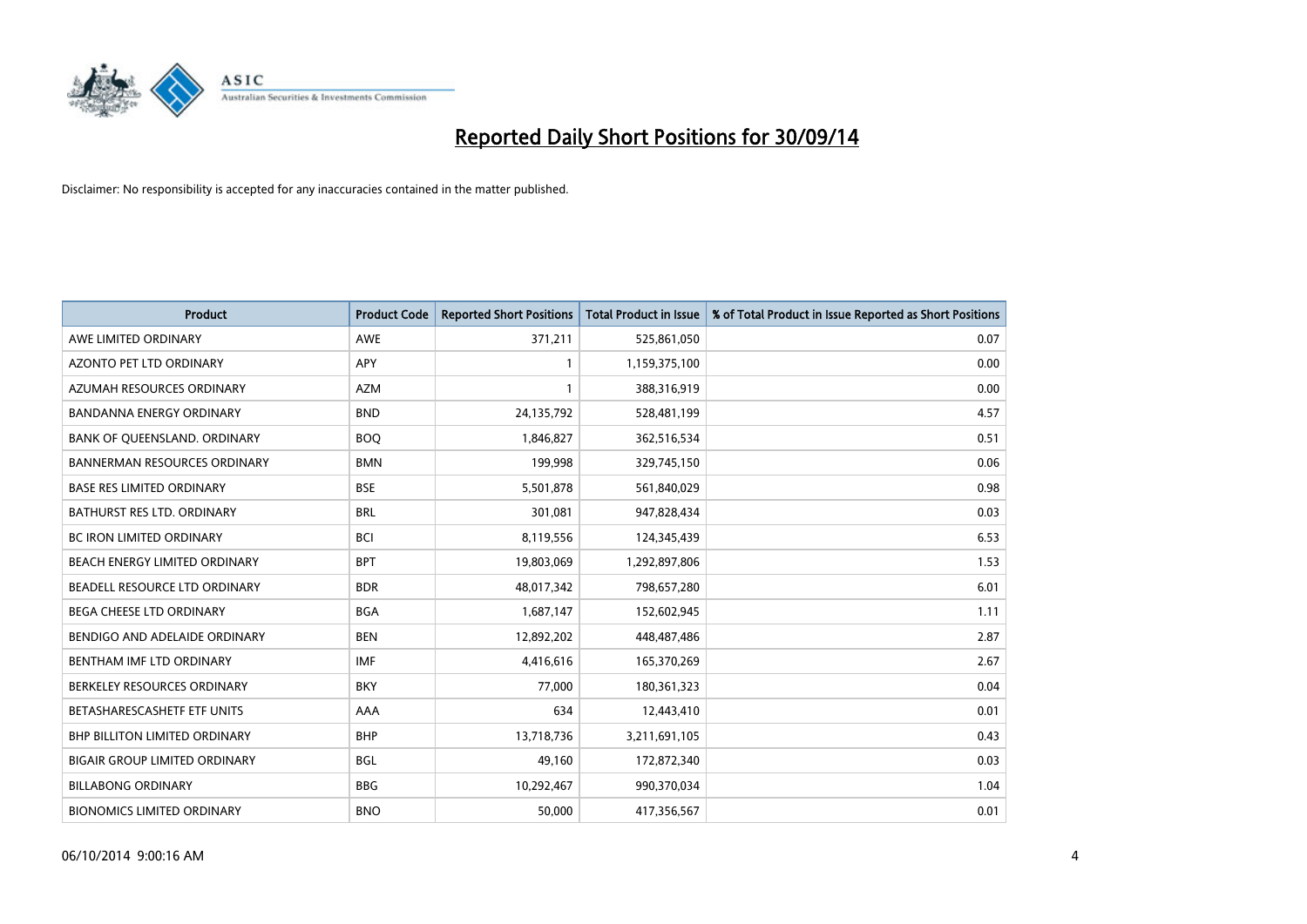

| <b>Product</b>                                | <b>Product Code</b> | <b>Reported Short Positions</b> | <b>Total Product in Issue</b> | % of Total Product in Issue Reported as Short Positions |
|-----------------------------------------------|---------------------|---------------------------------|-------------------------------|---------------------------------------------------------|
| <b>BLACKHAM RESOURCES ORDINARY</b>            | <b>BLK</b>          | 598,899                         | 118,939,533                   | 0.50                                                    |
| <b>BLACKMORES LIMITED ORDINARY</b>            | BKL                 | 16,851                          | 17,114,947                    | 0.10                                                    |
| <b>BLACKTHORN RESOURCES ORD US PROHIBITED</b> | <b>BTR</b>          | 4,369                           | 164,285,950                   | 0.00                                                    |
| BLUESCOPE STEEL LTD ORDINARY                  | <b>BSL</b>          | 5,115,795                       | 559,227,871                   | 0.91                                                    |
| <b>BOART LONGYEAR ORDINARY</b>                | <b>BLY</b>          | 27,018,720                      | 461, 163, 412                 | 5.86                                                    |
| BORAL LIMITED. ORDINARY                       | <b>BLD</b>          | 18,986,393                      | 782,736,249                   | 2.43                                                    |
| <b>BRADKEN LIMITED ORDINARY</b>               | <b>BKN</b>          | 13,166,145                      | 171,027,249                   | 7.70                                                    |
| <b>BRAMBLES LIMITED ORDINARY</b>              | <b>BXB</b>          | 6,467,432                       | 1,565,663,317                 | 0.41                                                    |
| <b>BREVILLE GROUP LTD ORDINARY</b>            | <b>BRG</b>          | 4,497,568                       | 130,095,322                   | 3.46                                                    |
| <b>BRICKWORKS LIMITED ORDINARY</b>            | <b>BKW</b>          | 113,684                         | 148,038,996                   | 0.08                                                    |
| BT INVESTMENT MNGMNT ORDINARY                 | <b>BTT</b>          | 5,686                           | 284,384,906                   | 0.00                                                    |
| <b>BURSON GROUP LTD ORDINARY</b>              | <b>BAP</b>          | 795,670                         | 163,585,666                   | 0.49                                                    |
| <b>BURU ENERGY ORDINARY</b>                   | <b>BRU</b>          | 17,950,478                      | 336,010,528                   | 5.34                                                    |
| <b>BWP TRUST ORDINARY UNITS</b>               | <b>BWP</b>          | 7,082,233                       | 639,724,826                   | 1.11                                                    |
| CABCHARGE AUSTRALIA ORDINARY                  | CAB                 | 9,454,428                       | 120,430,683                   | 7.85                                                    |
| CALTEX AUSTRALIA ORDINARY                     | <b>CTX</b>          | 1,369,395                       | 270,000,000                   | 0.51                                                    |
| CAPE LAMBERT RES LTD ORDINARY                 | <b>CFE</b>          | 280,137                         | 626,896,143                   | 0.04                                                    |
| <b>CAPITOL HEALTH ORDINARY</b>                | <b>CAJ</b>          | 595,057                         | 431,180,115                   | 0.14                                                    |
| <b>CARDNO LIMITED ORDINARY</b>                | CDD                 | 8,110,144                       | 163,446,174                   | 4.96                                                    |
| <b>CARINDALE PROPERTY UNIT</b>                | <b>CDP</b>          | 11,426                          | 70,000,000                    | 0.02                                                    |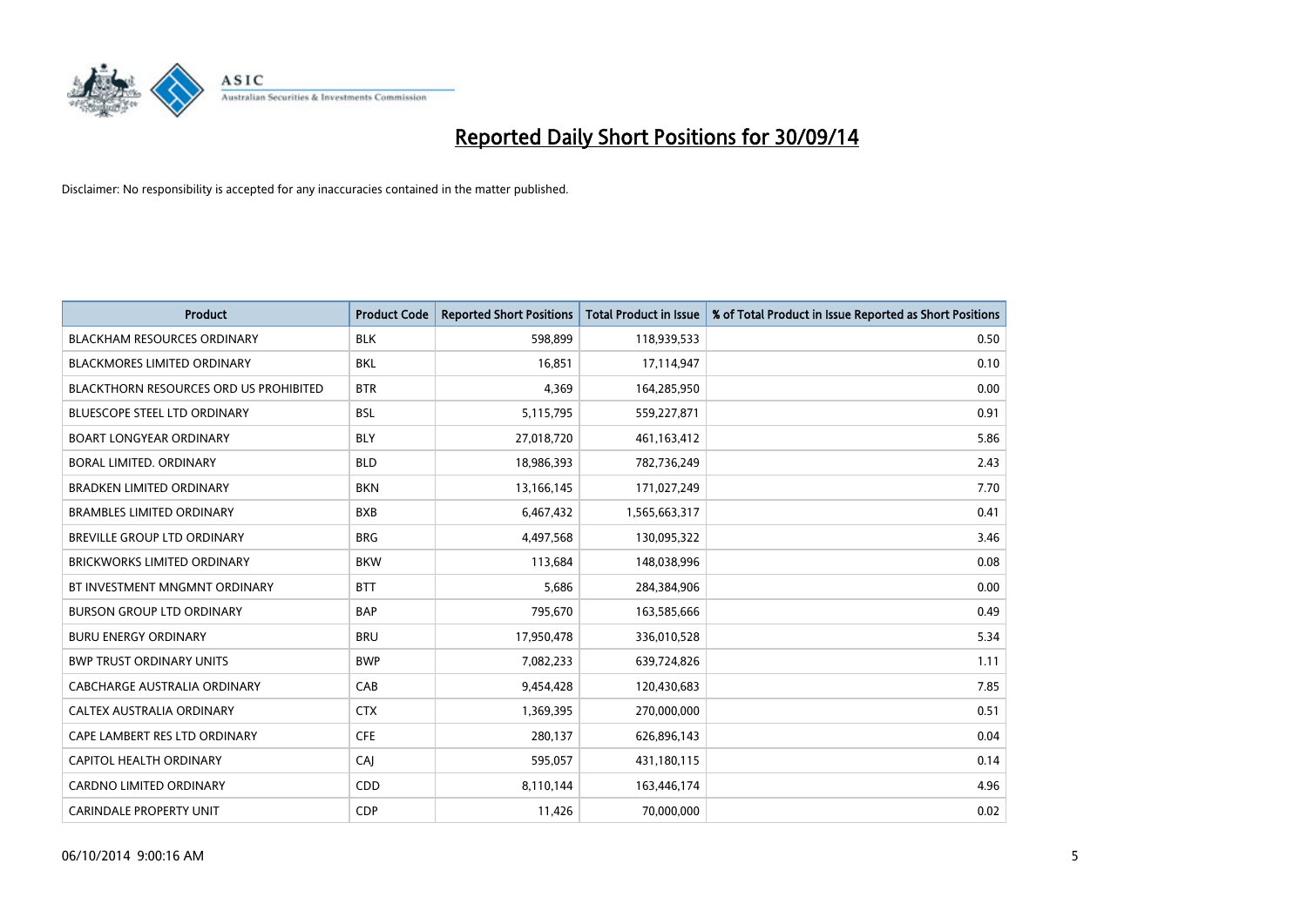

| <b>Product</b>                          | <b>Product Code</b> | <b>Reported Short Positions</b> | <b>Total Product in Issue</b> | % of Total Product in Issue Reported as Short Positions |
|-----------------------------------------|---------------------|---------------------------------|-------------------------------|---------------------------------------------------------|
| CARNARVON PETROLEUM ORDINARY            | <b>CVN</b>          | 50,734                          | 987,204,253                   | 0.01                                                    |
| CARSALES.COM LTD ORDINARY               | <b>CRZ</b>          | 14,191,617                      | 238,374,986                   | 5.95                                                    |
| CASH CONVERTERS ORDINARY                | <b>CCV</b>          | 7,843,840                       | 429,262,126                   | 1.83                                                    |
| CEDAR WOODS PROP. ORDINARY              | <b>CWP</b>          | 143,605                         | 78,336,371                    | 0.18                                                    |
| CENTRAL PETROLEUM ORDINARY              | <b>CTP</b>          | 376,858                         | 348,718,957                   | 0.11                                                    |
| CFS RETAIL TRUST GRP STAPLED SECURITIES | <b>CFX</b>          | 31,141,740                      | 3,050,355,727                 | 1.02                                                    |
| <b>CHALLENGER LIMITED ORDINARY</b>      | <b>CGF</b>          | 1,738,667                       | 564,063,117                   | 0.31                                                    |
| CHANDLER MACLEOD LTD ORDINARY           | <b>CMG</b>          | 12,688                          | 547,985,086                   | 0.00                                                    |
| CHARTER HALL GROUP STAPLED US PROHIBIT. | <b>CHC</b>          | 280,361                         | 355,015,480                   | 0.08                                                    |
| <b>CHARTER HALL RETAIL UNITS</b>        | <b>CQR</b>          | 11,794,732                      | 372,893,153                   | 3.16                                                    |
| <b>CHORUS LIMITED ORDINARY</b>          | <b>CNU</b>          | 28,765                          | 396,369,767                   | 0.01                                                    |
| CLEARVIEW WEALTH LTD ORDINARY           | <b>CVW</b>          | 5,149                           | 562,711,976                   | 0.00                                                    |
| CLINUVEL PHARMACEUT, ORDINARY           | <b>CUV</b>          | 3,900                           | 42,466,435                    | 0.01                                                    |
| COAL OF AFRICA LTD ORDINARY             | <b>CZA</b>          | 426                             | 1,048,368,613                 | 0.00                                                    |
| <b>COALSPUR MINES LTD ORDINARY</b>      | <b>CPL</b>          | 1,365,948                       | 641,544,455                   | 0.21                                                    |
| COCA-COLA AMATIL ORDINARY               | <b>CCL</b>          | 24,558,460                      | 763,590,249                   | 3.22                                                    |
| COCHLEAR LIMITED ORDINARY               | <b>COH</b>          | 6,473,487                       | 57,062,020                    | 11.34                                                   |
| <b>COCKATOO COAL ORDINARY</b>           | <b>COK</b>          | 167,987                         | 4,560,196,928                 | 0.00                                                    |
| <b>CODAN LIMITED ORDINARY</b>           | <b>CDA</b>          | 305,411                         | 176,969,924                   | 0.17                                                    |
| COFFEY INTERNATIONAL ORDINARY           | <b>COF</b>          | 6,077                           | 255,833,165                   | 0.00                                                    |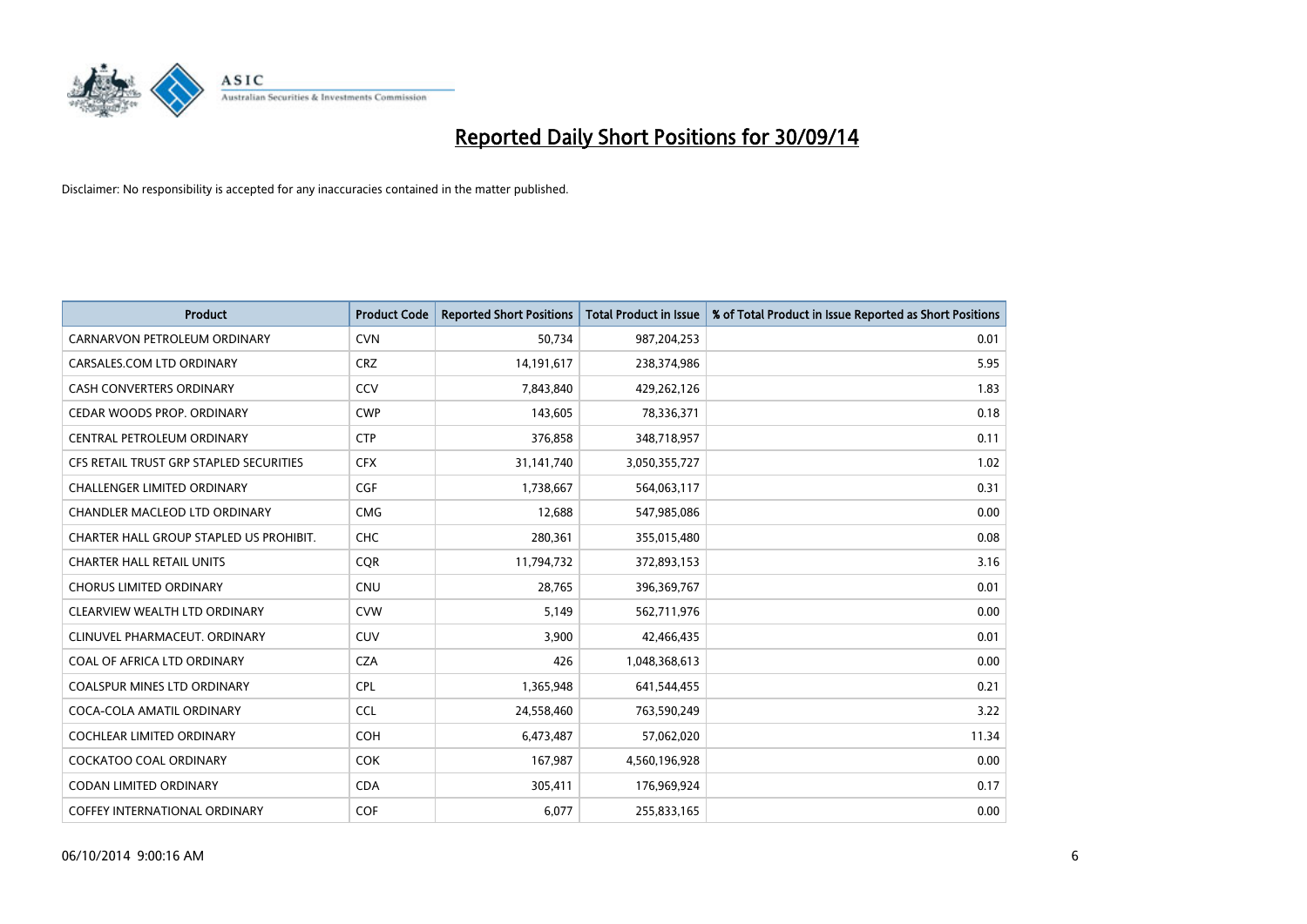

| <b>Product</b>                      | <b>Product Code</b> | <b>Reported Short Positions</b> | <b>Total Product in Issue</b> | % of Total Product in Issue Reported as Short Positions |
|-------------------------------------|---------------------|---------------------------------|-------------------------------|---------------------------------------------------------|
| <b>COKAL LTD ORDINARY</b>           | <b>CKA</b>          | 6,820                           | 471,103,926                   | 0.00                                                    |
| <b>COLLECTION HOUSE ORDINARY</b>    | <b>CLH</b>          | 2,432,127                       | 129,717,785                   | 1.87                                                    |
| <b>COLLINS FOODS LTD ORDINARY</b>   | <b>CKF</b>          | 100,000                         | 93,000,003                    | 0.11                                                    |
| COMMONWEALTH BANK, ORDINARY         | <b>CBA</b>          | 16,044,085                      | 1,621,319,194                 | 0.99                                                    |
| <b>COMPASS RESOURCES ORDINARY</b>   | <b>CMR</b>          | 7,472                           | 1,403,744,100                 | 0.00                                                    |
| <b>COMPUTERSHARE LTD ORDINARY</b>   | <b>CPU</b>          | 6,159,417                       | 556,203,079                   | 1.11                                                    |
| <b>COOPER ENERGY LTD ORDINARY</b>   | <b>COE</b>          | 358,064                         | 329,235,509                   | 0.11                                                    |
| <b>CORP TRAVEL LIMITED ORDINARY</b> | <b>CTD</b>          | 267,327                         | 90,517,621                    | 0.30                                                    |
| <b>COVER-MORE GRP LTD ORDINARY</b>  | <b>CVO</b>          | 10,015,166                      | 317,750,000                   | 3.15                                                    |
| <b>CREDIT CORP GROUP ORDINARY</b>   | CCP                 | 433,060                         | 46,296,407                    | 0.94                                                    |
| CROMWELL PROP STAPLED SECURITIES    | <b>CMW</b>          | 11,858,657                      | 1,733,132,163                 | 0.68                                                    |
| <b>CROWE HORWATH AUS ORDINARY</b>   | <b>CRH</b>          | 240,703                         | 273,005,429                   | 0.09                                                    |
| CROWN RESORTS LTD ORDINARY          | <b>CWN</b>          | 7,978,053                       | 728,394,185                   | 1.10                                                    |
| <b>CSG LIMITED ORDINARY</b>         | CSV                 | 201,838                         | 279,290,492                   | 0.07                                                    |
| <b>CSL LIMITED ORDINARY</b>         | <b>CSL</b>          | 679,978                         | 474,543,947                   | 0.14                                                    |
| <b>CSR LIMITED ORDINARY</b>         | <b>CSR</b>          | 17,318,020                      | 506,000,315                   | 3.42                                                    |
| <b>CUDECO LIMITED ORDINARY</b>      | CDU                 | 8,477,499                       | 235,425,143                   | 3.60                                                    |
| DART ENERGY LTD ORDINARY            | <b>DTE</b>          | 503,748                         | 1,108,752,733                 | 0.05                                                    |
| DATA#3 LIMITED ORDINARY             | <b>DTL</b>          | 103,138                         | 153,974,950                   | 0.07                                                    |
| DECMIL GROUP LIMITED ORDINARY       | <b>DCG</b>          | 2,123,438                       | 168,657,794                   | 1.26                                                    |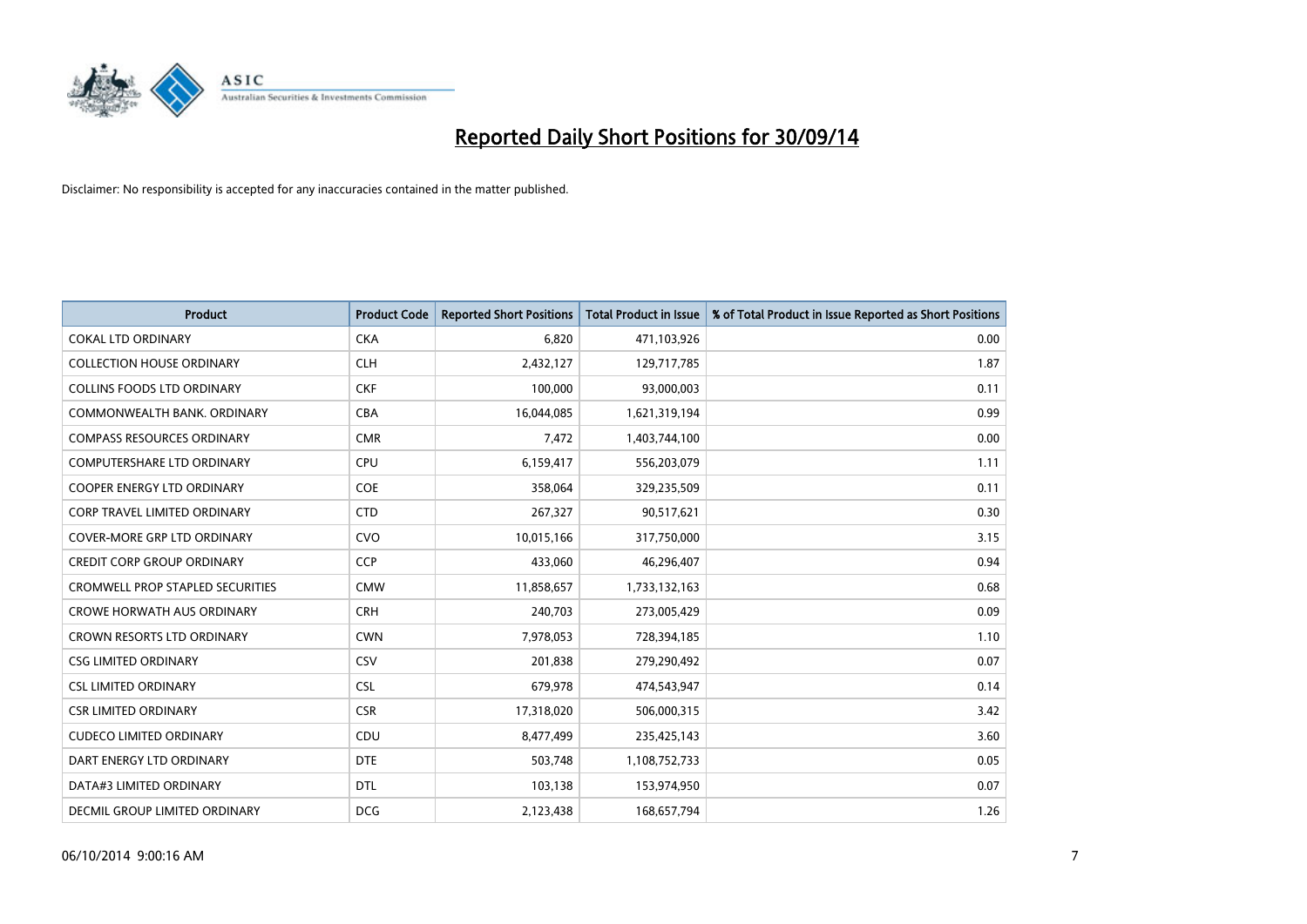

| <b>Product</b>                       | <b>Product Code</b> | <b>Reported Short Positions</b> | <b>Total Product in Issue</b> | % of Total Product in Issue Reported as Short Positions |
|--------------------------------------|---------------------|---------------------------------|-------------------------------|---------------------------------------------------------|
| DEEP YELLOW LIMITED ORDINARY         | <b>DYL</b>          | 1,002                           | 1,891,196,227                 | 0.00                                                    |
| DEVINE LIMITED ORDINARY              | <b>DVN</b>          | 26,841                          | 158,730,556                   | 0.02                                                    |
| DEXUS PROPERTY GROUP STAPLED UNITS   | <b>DXS</b>          | 18,432,929                      | 5,433,110,810                 | 0.34                                                    |
| DICK SMITH HLDGS ORDINARY            | <b>DSH</b>          | 18,230,999                      | 236,511,364                   | 7.71                                                    |
| DISCOVERY METALS LTD ORDINARY        | <b>DML</b>          | 1,277,631                       | 644,039,581                   | 0.20                                                    |
| DOMINO PIZZA ENTERPR ORDINARY        | <b>DMP</b>          | 1,157,462                       | 86,160,773                    | 1.34                                                    |
| DONACO INTERNATIONAL ORDINARY        | <b>DNA</b>          | 5,416,986                       | 460,951,560                   | 1.18                                                    |
| DORAY MINERALS LTD ORDINARY          | <b>DRM</b>          | 168,771                         | 165,834,256                   | 0.10                                                    |
| DOWNER EDI LIMITED ORDINARY          | <b>DOW</b>          | 23,566,768                      | 435,399,975                   | 5.41                                                    |
| DRILLSEARCH ENERGY ORDINARY          | <b>DLS</b>          | 14,848,167                      | 460,153,429                   | 3.23                                                    |
| DUET GROUP STAPLED US PROHIBIT.      | <b>DUE</b>          | 12,625,903                      | 1,327,719,444                 | 0.95                                                    |
| <b>DULUXGROUP LIMITED ORDINARY</b>   | <b>DLX</b>          | 765,235                         | 383,503,942                   | 0.20                                                    |
| ECHO ENTERTAINMENT ORDINARY          | <b>EGP</b>          | 10,058,504                      | 825,672,730                   | 1.22                                                    |
| <b>ELDERS LIMITED ORDINARY</b>       | <b>ELD</b>          | 20,251,117                      | 523,265,328                   | 3.87                                                    |
| ELEMENTAL MINERALS ORDINARY          | <b>ELM</b>          | 94,536                          | 315,663,391                   | 0.03                                                    |
| <b>EMECO HOLDINGS ORDINARY</b>       | <b>EHL</b>          | 8,018,149                       | 599,675,707                   | 1.34                                                    |
| ENERGY DEVELOPMENTS ORDINARY         | <b>ENE</b>          | 20,000                          | 169,673,095                   | 0.01                                                    |
| <b>ENERGY RESOURCES ORDINARY 'A'</b> | <b>ERA</b>          | 11,734,003                      | 517,725,062                   | 2.27                                                    |
| <b>ENERGY WORLD CORPOR, ORDINARY</b> | <b>EWC</b>          | 45,612,791                      | 1,734,166,672                 | 2.63                                                    |
| ENVESTRA LIMITED ORDINARY            | ENV                 | 81,516                          | 1,796,808,474                 | 0.00                                                    |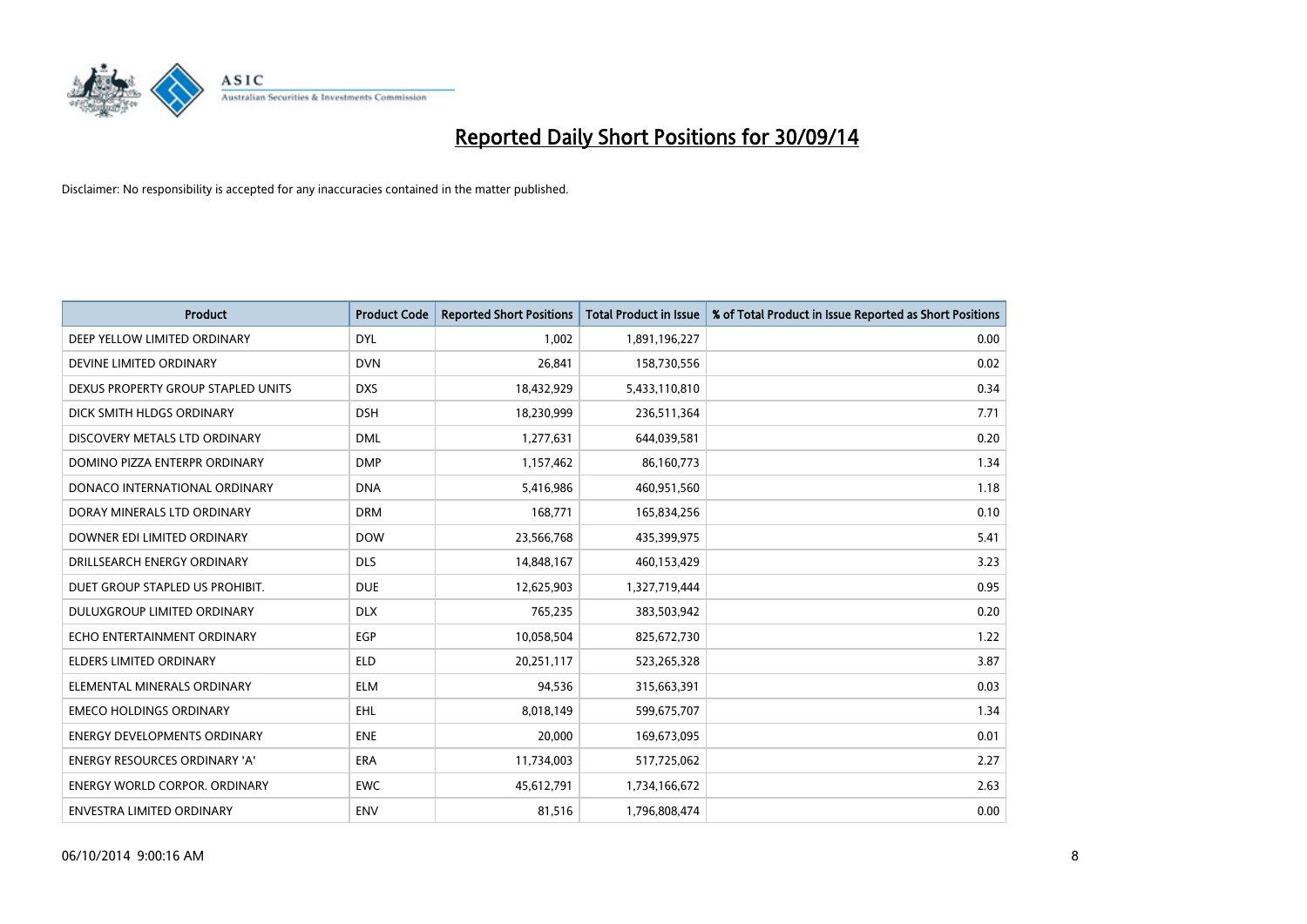

| <b>Product</b>                         | <b>Product Code</b> | <b>Reported Short Positions</b> | <b>Total Product in Issue</b> | % of Total Product in Issue Reported as Short Positions |
|----------------------------------------|---------------------|---------------------------------|-------------------------------|---------------------------------------------------------|
| EQUATORIAL RES LTD ORDINARY            | EQX                 | 33                              | 122,185,353                   | 0.00                                                    |
| EQUITY TRUSTEES ORDINARY               | EQT                 | 13,147                          | 19,152,092                    | 0.07                                                    |
| ERM POWER LIMITED ORDINARY             | <b>EPW</b>          | 468,629                         | 240,530,856                   | 0.19                                                    |
| EVOLUTION MINING LTD ORDINARY          | <b>EVN</b>          | 39,057,545                      | 713,218,647                   | 5.48                                                    |
| FAIRFAX MEDIA LTD ORDINARY             | <b>FXI</b>          | 53,051,606                      | 2,351,955,725                 | 2.26                                                    |
| <b>FANTASTIC HOLDINGS ORDINARY</b>     | <b>FAN</b>          | 14,643                          | 103,068,398                   | 0.01                                                    |
| FAR LTD ORDINARY                       | <b>FAR</b>          | 8,245,350                       | 2,699,846,742                 | 0.31                                                    |
| FEDERATION CNTRES ORD/UNIT STAPLED SEC | <b>FDC</b>          | 1,610,279                       | 1,427,641,565                 | 0.11                                                    |
| FISHER & PAYKEL H. ORDINARY            | <b>FPH</b>          | 19,364                          | 556,131,590                   | 0.00                                                    |
| FLEETWOOD CORP ORDINARY                | <b>FWD</b>          | 1,909,448                       | 60,581,211                    | 3.15                                                    |
| FLETCHER BUILDING ORDINARY             | <b>FBU</b>          | 1,278,310                       | 687,854,788                   | 0.19                                                    |
| FLEXIGROUP LIMITED ORDINARY            | <b>FXL</b>          | 3,024,657                       | 304,096,060                   | 0.99                                                    |
| FLIGHT CENTRE TRAVEL ORDINARY          | <b>FLT</b>          | 6,150,563                       | 100,701,119                   | 6.11                                                    |
| FLINDERS MINES LTD ORDINARY            | <b>FMS</b>          | 420,990                         | 2,400,995,602                 | 0.02                                                    |
| <b>FOLKESTONE EDU TRUST UNITS</b>      | <b>FET</b>          | 490,043                         | 205,069,661                   | 0.24                                                    |
| FONTERRA SHARE FUND ORDINARY UNITS     | <b>FSF</b>          | 595,529                         | 115,510,746                   | 0.52                                                    |
| <b>FORTESCUE METALS GRP ORDINARY</b>   | <b>FMG</b>          | 274,237,838                     | 3,113,798,151                 | 8.81                                                    |
| FREEDOM FOOD LTD ORDINARY              | <b>FNP</b>          | 10,000                          | 151,570,371                   | 0.01                                                    |
| <b>G.U.D. HOLDINGS ORDINARY</b>        | GUD                 | 2,365,028                       | 70,939,492                    | 3.33                                                    |
| <b>G8 EDUCATION LIMITED ORDINARY</b>   | <b>GEM</b>          | 11,539,532                      | 332,073,918                   | 3.47                                                    |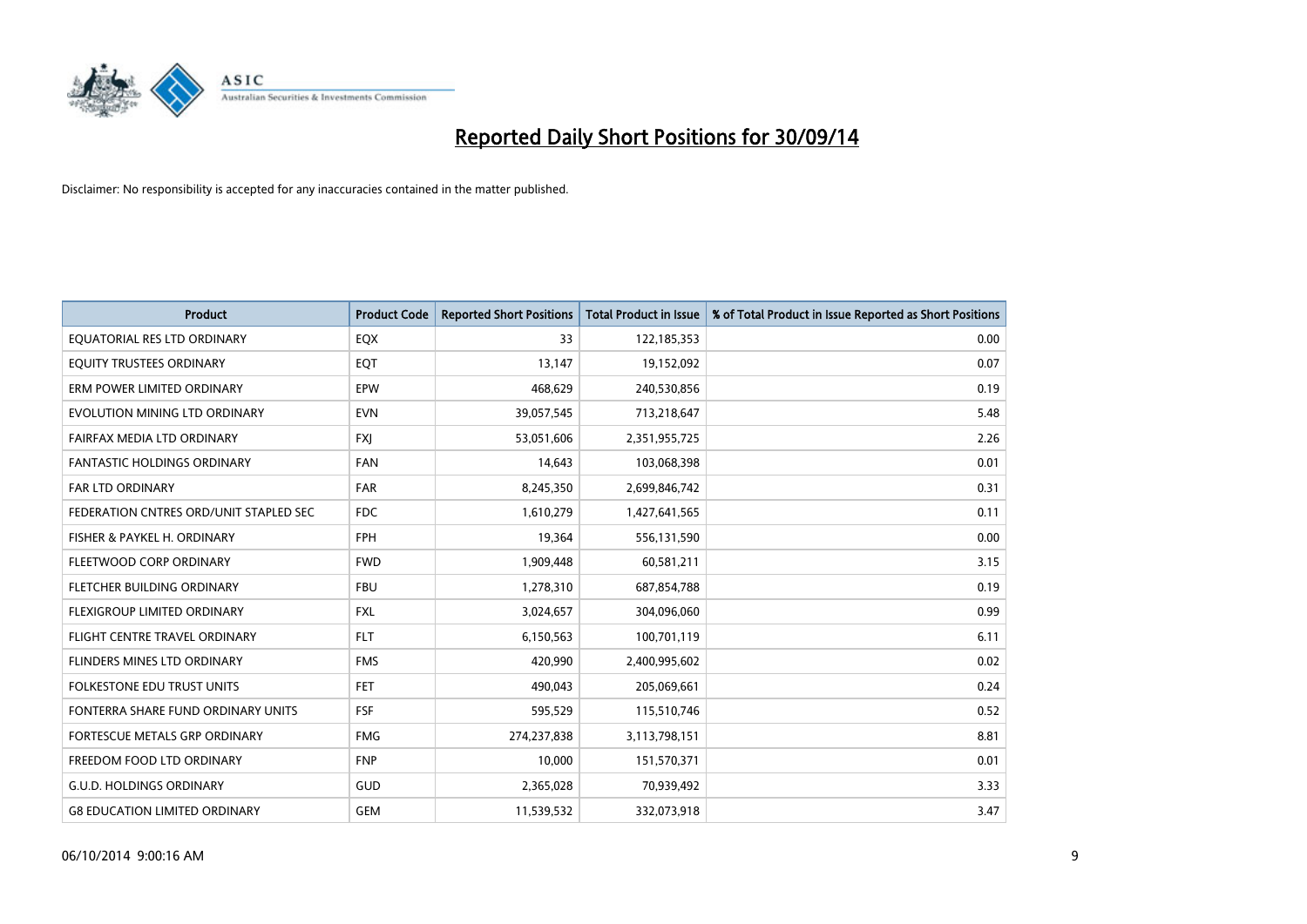

| <b>Product</b>                                   | <b>Product Code</b> | <b>Reported Short Positions</b> | <b>Total Product in Issue</b> | % of Total Product in Issue Reported as Short Positions |
|--------------------------------------------------|---------------------|---------------------------------|-------------------------------|---------------------------------------------------------|
| <b>GALAXY RESOURCES ORDINARY</b>                 | <b>GXY</b>          | 655,959                         | 1,064,496,654                 | 0.06                                                    |
| <b>GBST HOLDINGS ORDINARY</b>                    | <b>GBT</b>          | 19,881                          | 66,561,725                    | 0.03                                                    |
| <b>GDI PROPERTY GRP STAPLED SECURITIES</b>       | <b>GDI</b>          | 412,352                         | 567,575,025                   | 0.07                                                    |
| <b>GENTRACK GROUP LTD ORDINARY</b>               | <b>GTK</b>          | 1,950                           | 72,699,510                    | 0.00                                                    |
| <b>GENWORTH MORTGAGE ORDINARY</b>                | <b>GMA</b>          | 1,407,832                       | 650,000,000                   | 0.22                                                    |
| <b>GEODYNAMICS LIMITED ORDINARY</b>              | GDY                 | 819                             | 435,880,130                   | 0.00                                                    |
| <b>GINDALBIE METALS LTD ORDINARY</b>             | <b>GBG</b>          | 34,282,090                      | 1,495,306,811                 | 2.29                                                    |
| <b>GOLD ROAD RES LTD ORDINARY</b>                | GOR                 | 5,216,049                       | 515,419,042                   | 1.01                                                    |
| <b>GOODMAN FIELDER, ORDINARY</b>                 | <b>GFF</b>          | 7,700,179                       | 1,955,559,207                 | 0.39                                                    |
| <b>GOODMAN GROUP STAPLED</b>                     | <b>GMG</b>          | 4,854,725                       | 1,745,417,725                 | 0.28                                                    |
| <b>GPT GROUP STAPLED SEC.</b>                    | GPT                 | 3,199,110                       | 1,685,460,955                 | 0.19                                                    |
| <b>GRAINCORP LIMITED A CLASS ORDINARY</b>        | <b>GNC</b>          | 9,549,443                       | 228,855,628                   | 4.17                                                    |
| <b>GRANGE RESOURCES. ORDINARY</b>                | GRR                 | 5,703,532                       | 1,157,097,869                 | 0.49                                                    |
| <b>GREENCROSS LIMITED ORDINARY</b>               | GXL                 | 1,803,858                       | 110,654,390                   | 1.63                                                    |
| <b>GREENLAND MIN EN LTD ORDINARY</b>             | GGG                 | 1,084,837                       | 668,464,377                   | 0.16                                                    |
| <b>GREENLAND MIN EN LTD RIGHTS 26-JUN-14</b>     | GGGR                | 3,842                           | 88,685,050                    | 0.00                                                    |
| <b>GROWTHPOINT PROPERTY ORD/UNIT STAPLED SEC</b> | GOZ                 | 3,106,195                       | 554,315,998                   | 0.56                                                    |
| <b>GRYPHON MINERALS LTD ORDINARY</b>             | GRY                 | 4,418,086                       | 401,115,935                   | 1.10                                                    |
| <b>GUILDFORD COAL LTD ORDINARY</b>               | <b>GUF</b>          | 77,890                          | 845,190,354                   | 0.01                                                    |
| <b>GWA GROUP LTD ORDINARY</b>                    | <b>GWA</b>          | 13,512,963                      | 306,533,770                   | 4.41                                                    |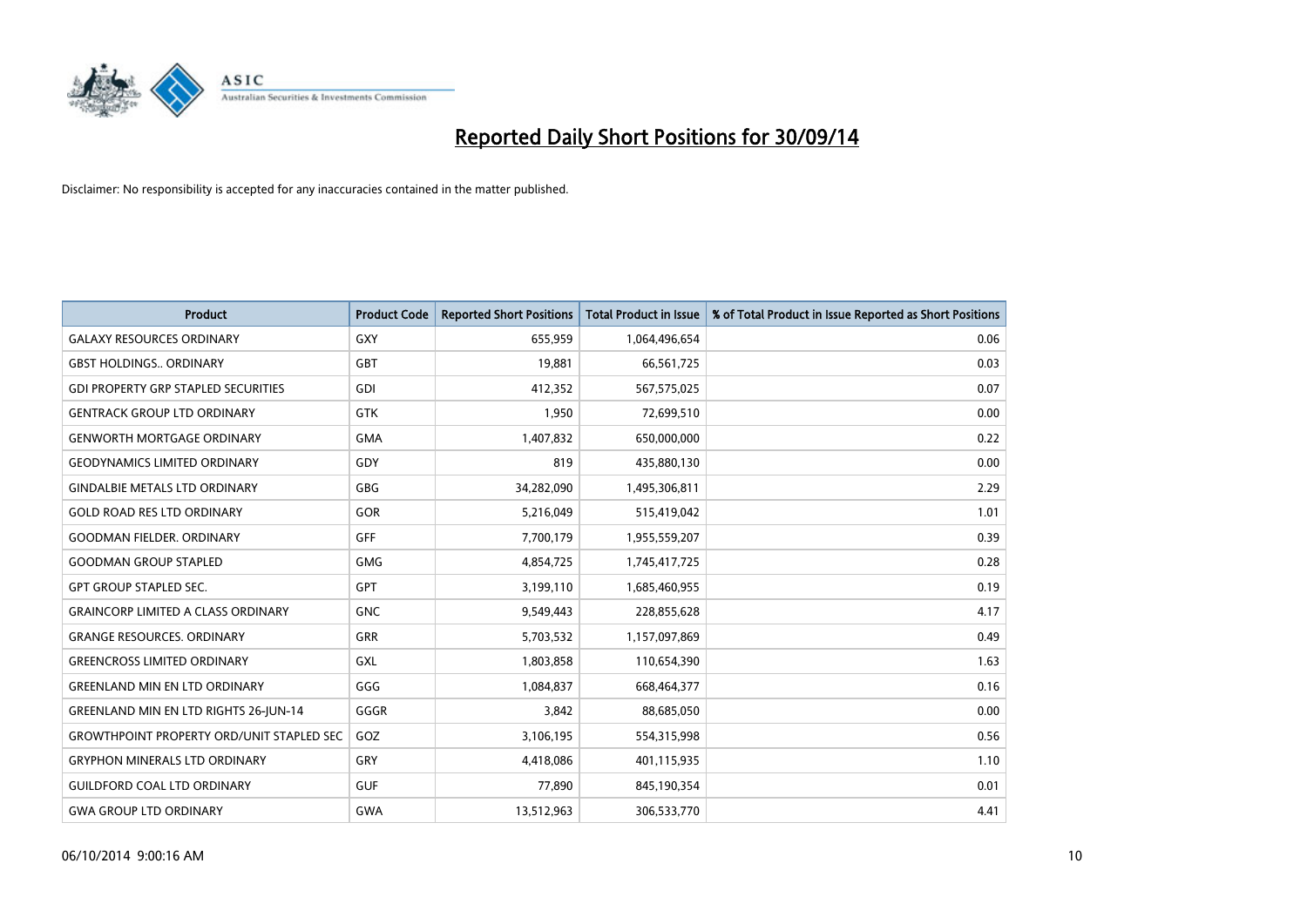

| <b>Product</b>                           | <b>Product Code</b> | <b>Reported Short Positions</b> | <b>Total Product in Issue</b> | % of Total Product in Issue Reported as Short Positions |
|------------------------------------------|---------------------|---------------------------------|-------------------------------|---------------------------------------------------------|
| <b>HARVEY NORMAN ORDINARY</b>            | <b>HVN</b>          | 31,434,311                      | 1,062,316,784                 | 2.96                                                    |
| HEALTHSCOPE LIMITED. ORDINARY            | <b>HSO</b>          | 401,564                         | 1,732,094,838                 | 0.02                                                    |
| <b>HENDERSON GROUP CDI 1:1</b>           | <b>HGG</b>          | 3,999,423                       | 664,599,011                   | 0.60                                                    |
| HFA HOLDINGS LIMITED ORDINARY            | <b>HFA</b>          | 3,809                           | 162,147,897                   | 0.00                                                    |
| <b>HIGHLANDS PACIFIC ORDINARY</b>        | <b>HIG</b>          | 3,153                           | 918,694,336                   | 0.00                                                    |
| HILLGROVE RES LTD ORDINARY               | <b>HGO</b>          | 3,694                           | 147,711,123                   | 0.00                                                    |
| <b>HILLS LTD ORDINARY</b>                | <b>HIL</b>          | 521,242                         | 233,425,607                   | 0.22                                                    |
| HORIZON OIL LIMITED ORDINARY             | <b>HZN</b>          | 30,389,667                      | 1,301,981,265                 | 2.33                                                    |
| ICAR ASIA LTD ORDINARY                   | ICQ                 | 174,929                         | 193,188,846                   | 0.09                                                    |
| <b>ICON ENERGY LIMITED ORDINARY</b>      | ICN                 | 764,430                         | 615,774,351                   | 0.12                                                    |
| <b>IINET LIMITED ORDINARY</b>            | <b>IIN</b>          | 7,637,528                       | 161,238,847                   | 4.74                                                    |
| <b>ILUKA RESOURCES ORDINARY</b>          | <b>ILU</b>          | 37,454,948                      | 418,700,517                   | 8.95                                                    |
| <b>IMDEX LIMITED ORDINARY</b>            | <b>IMD</b>          | 2,942,982                       | 216,203,136                   | 1.36                                                    |
| <b>INCITEC PIVOT ORDINARY</b>            | IPL                 | 31,620,464                      | 1,654,998,197                 | 1.91                                                    |
| INDEPENDENCE GROUP ORDINARY              | <b>IGO</b>          | 210,010                         | 234,256,573                   | 0.09                                                    |
| <b>INDOPHIL RESOURCES ORDINARY</b>       | <b>IRN</b>          | 2,769,624                       | 1,203,146,194                 | 0.23                                                    |
| <b>INDUSTRIA REIT STAPLED</b>            | <b>IDR</b>          | 31,613                          | 125,000,001                   | 0.03                                                    |
| <b>INFIGEN ENERGY STAPLED SECURITIES</b> | <b>IFN</b>          | 2,984,811                       | 767,887,581                   | 0.39                                                    |
| <b>INFOMEDIA LTD ORDINARY</b>            | <b>IFM</b>          | 1,341,986                       | 306,954,355                   | 0.44                                                    |
| INGENIA GROUP STAPLED SECURITIES         | <b>INA</b>          | 4,173,908                       | 680,883,840                   | 0.61                                                    |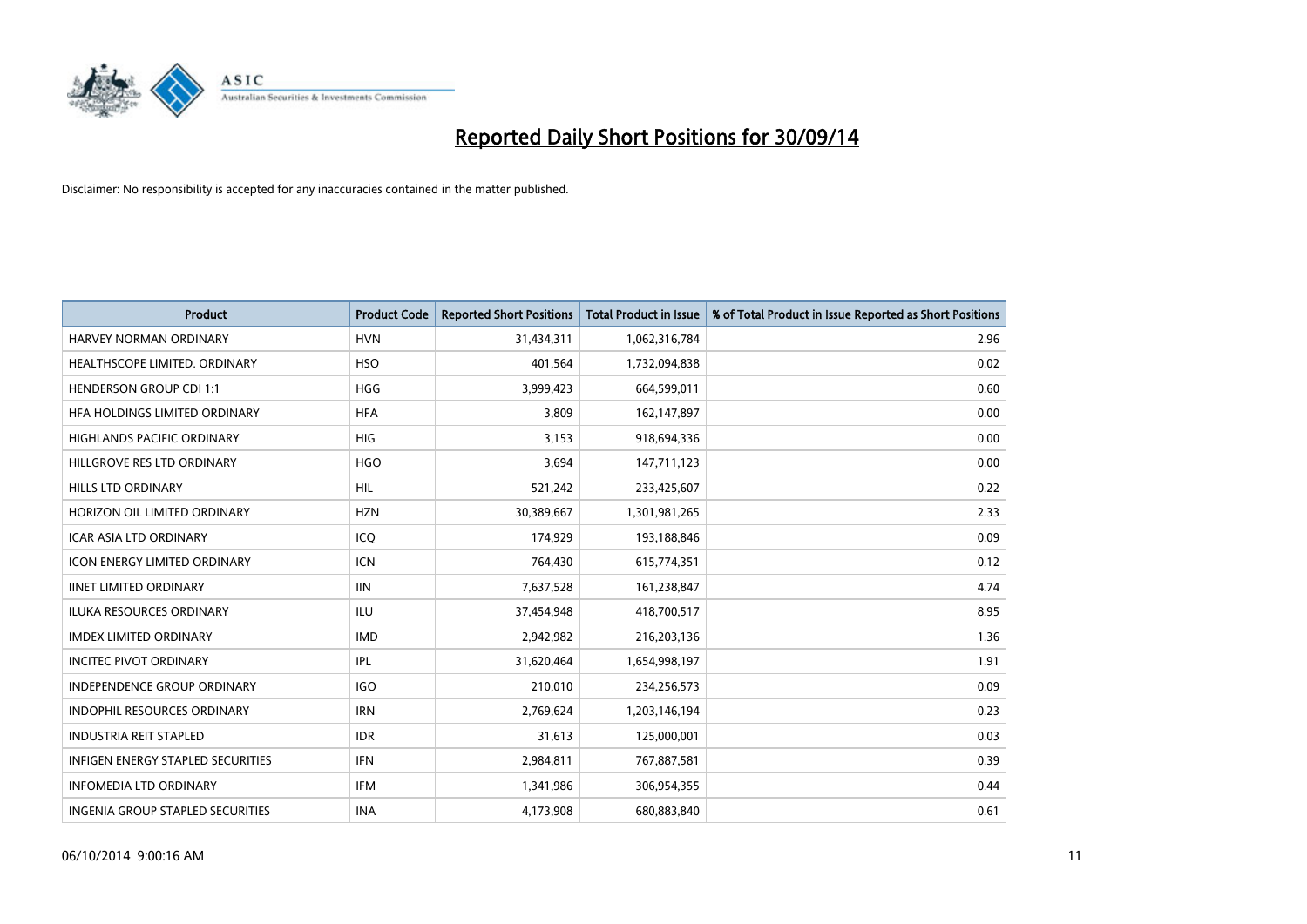

| <b>Product</b>                                | <b>Product Code</b> | <b>Reported Short Positions</b> | <b>Total Product in Issue</b> | % of Total Product in Issue Reported as Short Positions |
|-----------------------------------------------|---------------------|---------------------------------|-------------------------------|---------------------------------------------------------|
| <b>INSURANCE AUSTRALIA ORDINARY</b>           | <b>IAG</b>          | 15,974,826                      | 2,341,618,048                 | 0.68                                                    |
| <b>INTREPID MINES ORDINARY</b>                | <b>IAU</b>          | 2,261,037                       | 557,577,524                   | 0.41                                                    |
| <b>INVESTA OFFICE FUND STAPLED SECURITIES</b> | <b>IOF</b>          | 748,638                         | 614,047,458                   | 0.12                                                    |
| <b>INVOCARE LIMITED ORDINARY</b>              | <b>IVC</b>          | 4,973,686                       | 110,030,298                   | 4.52                                                    |
| <b>IOOF HOLDINGS LTD ORDINARY</b>             | IFL.                | 7,640,981                       | 300,133,752                   | 2.55                                                    |
| <b>IPROPERTY GROUP LTD ORDINARY</b>           | <b>IPP</b>          | 2,509,983                       | 181,703,204                   | 1.38                                                    |
| <b>IRESS LIMITED ORDINARY</b>                 | <b>IRE</b>          | 5,198,428                       | 159,097,319                   | 3.27                                                    |
| <b>IRON ORE HOLDINGS ORDINARY</b>             | <b>IOH</b>          | 443,499                         | 161,174,005                   | 0.28                                                    |
| <b>ISELECT LTD ORDINARY</b>                   | <b>ISU</b>          | 870,182                         | 260,889,894                   | 0.33                                                    |
| <b>ISENTIA GROUP LTD ORDINARY</b>             | <b>ISD</b>          | 473,078                         | 200,000,001                   | 0.24                                                    |
| <b>ISENTRIC LTD. ORDINARY</b>                 | ICU                 | 105,983                         | 76,746,962                    | 0.14                                                    |
| JAMES HARDIE INDUST CHESS DEPOSITARY INT      | <b>IHX</b>          | 5,566,257                       | 444,925,946                   | 1.25                                                    |
| <b>JAPARA HEALTHCARE LT ORDINARY</b>          | <b>IHC</b>          | 5,746,133                       | 263,046,592                   | 2.18                                                    |
| <b>JB HI-FI LIMITED ORDINARY</b>              | <b>IBH</b>          | 11,106,901                      | 98,947,309                    | 11.23                                                   |
| <b>KAGARA LTD ORDINARY</b>                    | KZL                 | 34,720                          | 798,953,117                   | 0.00                                                    |
| KAROON GAS AUSTRALIA ORDINARY                 | <b>KAR</b>          | 20,449,828                      | 255,997,690                   | 7.99                                                    |
| KATHMANDU HOLD LTD ORDINARY                   | <b>KMD</b>          | 2,847,030                       | 201,318,944                   | 1.41                                                    |
| <b>KBL MINING LIMITED ORDINARY</b>            | <b>KBL</b>          | 1,820                           | 393,535,629                   | 0.00                                                    |
| KINGSGATE CONSOLID. ORDINARY                  | <b>KCN</b>          | 16,721,491                      | 223,584,937                   | 7.48                                                    |
| KINGSROSE MINING LTD ORDINARY                 | <b>KRM</b>          | 426,348                         | 358,611,493                   | 0.12                                                    |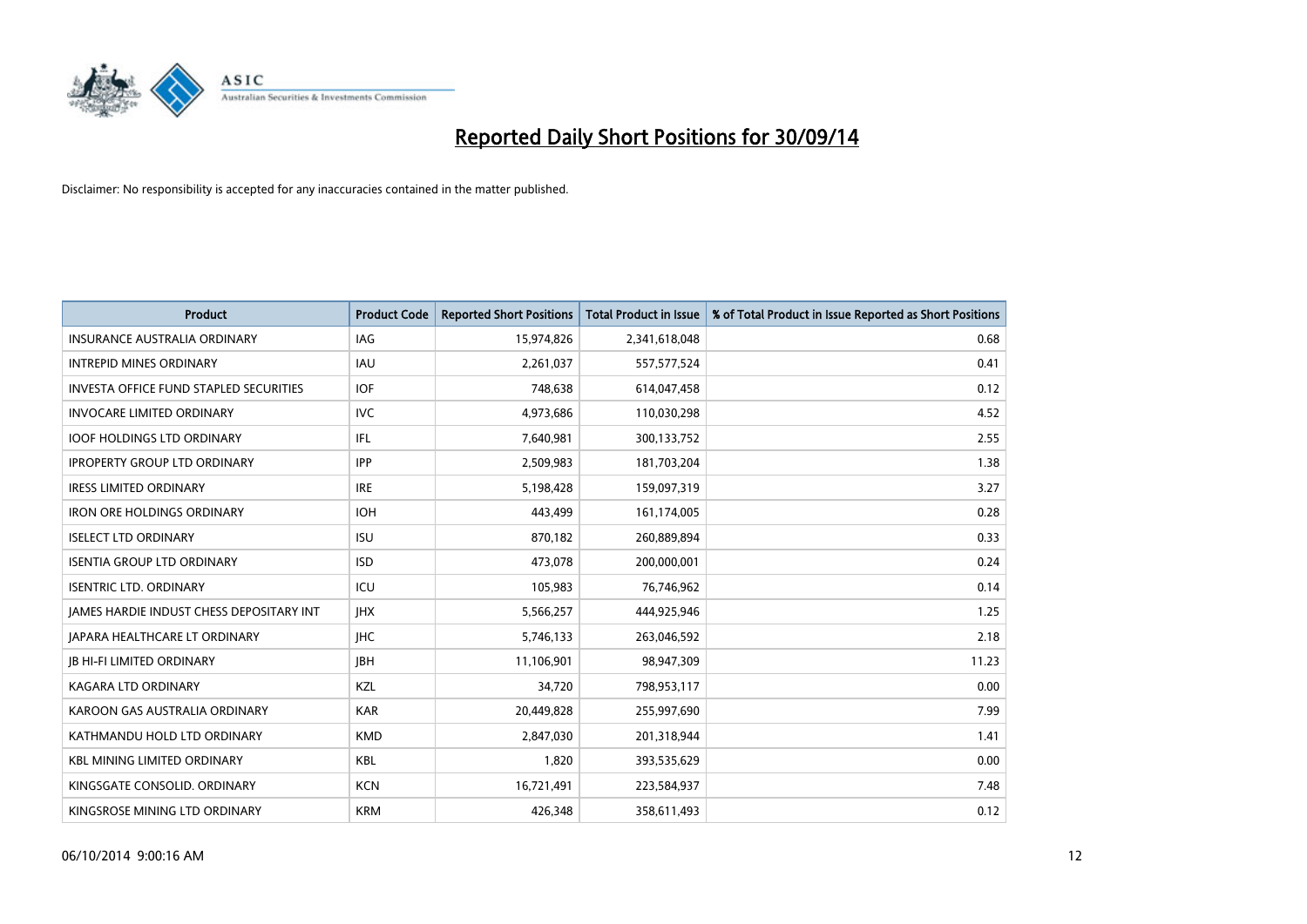

| <b>Product</b>                        | <b>Product Code</b> | <b>Reported Short Positions</b> | <b>Total Product in Issue</b> | % of Total Product in Issue Reported as Short Positions |
|---------------------------------------|---------------------|---------------------------------|-------------------------------|---------------------------------------------------------|
| <b>KOGI IRON LTD ORDINARY</b>         | <b>KFE</b>          | 2,192,098                       | 376,669,836                   | 0.58                                                    |
| LEIGHTON HOLDINGS ORDINARY            | LEI                 | 5,050,186                       | 338,503,563                   | 1.49                                                    |
| LEND LEASE GROUP UNIT/ORD STAPLED     | <b>LLC</b>          | 2,636,592                       | 579,596,726                   | 0.45                                                    |
| LIQUEFIED NATURAL ORDINARY            | <b>LNG</b>          | 7,917,297                       | 461,402,201                   | 1.72                                                    |
| LONESTAR RESO LTD ORDINARY            | <b>LNR</b>          | 843,888                         | 752,187,211                   | 0.11                                                    |
| LUCAPA DIAMOND LTD ORDINARY           | <b>LOM</b>          | 43,048                          | 181,819,353                   | 0.02                                                    |
| LYNAS CORPORATION ORDINARY            | <b>LYC</b>          | 176,896,259                     | 2,333,801,566                 | 7.58                                                    |
| <b>M2 GRP LTD ORDINARY</b>            | <b>MTU</b>          | 5,145,203                       | 180,824,848                   | 2.85                                                    |
| <b>MACA LIMITED ORDINARY</b>          | <b>MLD</b>          | 1,198,666                       | 232,676,373                   | 0.52                                                    |
| <b>MACMAHON HOLDINGS ORDINARY</b>     | <b>MAH</b>          | 206,455                         | 1,261,699,966                 | 0.02                                                    |
| MACO ATLAS ROADS GRP ORDINARY STAPLED | <b>MOA</b>          | 4,338,591                       | 511,538,852                   | 0.85                                                    |
| MACQUARIE GROUP LTD ORDINARY          | MQG                 | 901,634                         | 321,202,994                   | 0.28                                                    |
| MAGELLAN FIN GRP LTD ORDINARY         | <b>MFG</b>          | 4,828,776                       | 159,278,177                   | 3.03                                                    |
| <b>MANTRA GROUP LTD ORDINARY</b>      | <b>MTR</b>          | 446,965                         | 249,471,229                   | 0.18                                                    |
| <b>MATRIX C &amp; E LTD ORDINARY</b>  | <b>MCE</b>          | 2,661,792                       | 94,555,428                    | 2.82                                                    |
| MAVERICK DRILLING ORDINARY            | <b>MAD</b>          | 5,280,949                       | 534,321,602                   | 0.99                                                    |
| MAXITRANS INDUSTRIES ORDINARY         | <b>MXI</b>          | 30,803                          | 185,075,653                   | 0.02                                                    |
| MAYNE PHARMA LTD ORDINARY             | <b>MYX</b>          | 10,624,031                      | 587,634,335                   | 1.81                                                    |
| MCMILLAN SHAKESPEARE ORDINARY         | <b>MMS</b>          | 1,441,460                       | 77,515,525                    | 1.86                                                    |
| MCPHERSON'S LTD ORDINARY              | <b>MCP</b>          | 10,011                          | 95,434,645                    | 0.01                                                    |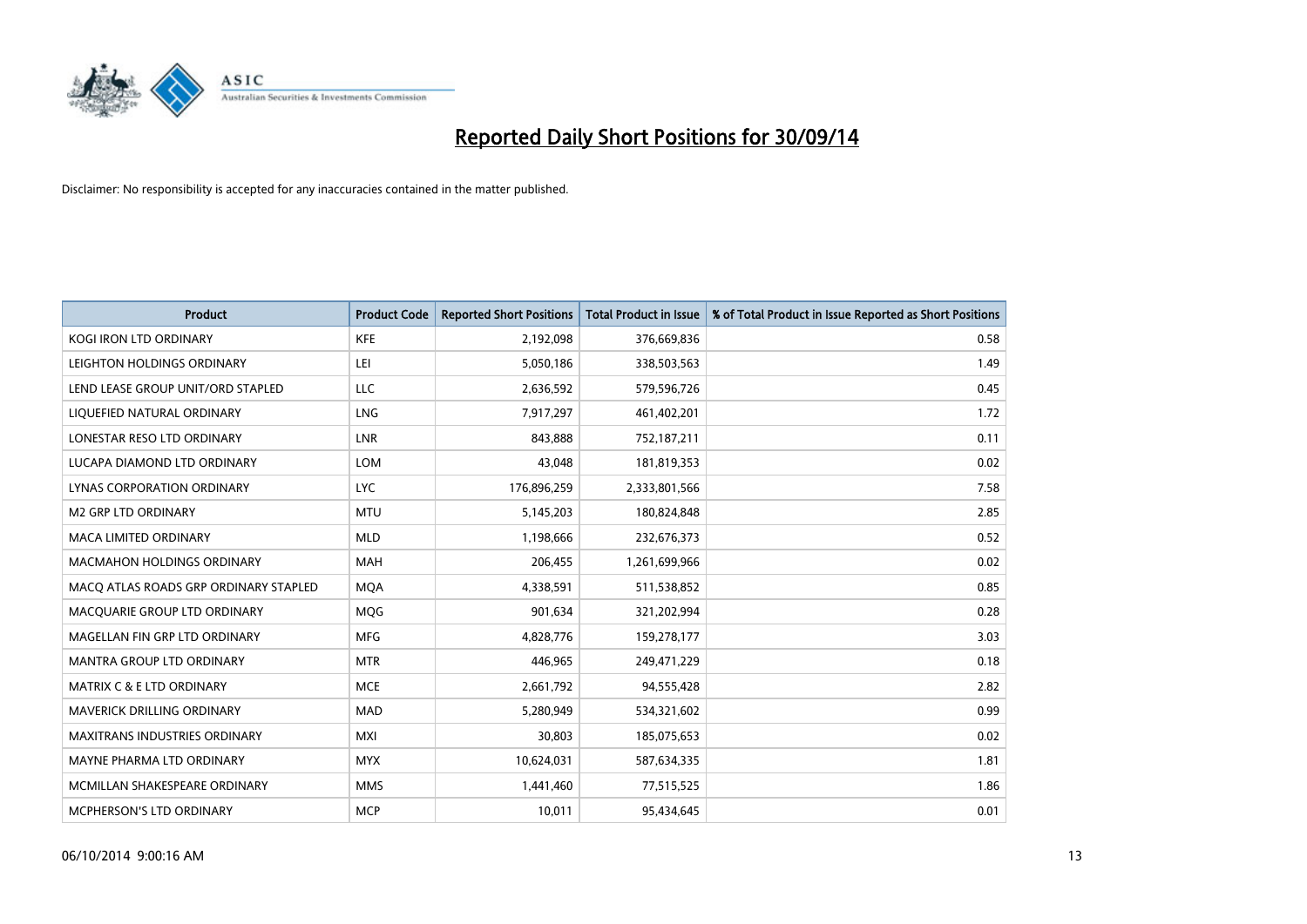

| <b>Product</b>                      | <b>Product Code</b> | <b>Reported Short Positions</b> | <b>Total Product in Issue</b> | % of Total Product in Issue Reported as Short Positions |
|-------------------------------------|---------------------|---------------------------------|-------------------------------|---------------------------------------------------------|
| MEDUSA MINING LTD ORDINARY          | <b>MML</b>          | 9,508,059                       | 207,794,301                   | 4.58                                                    |
| MERIDIAN ENERGY INSTALMENT RECEIPTS | <b>MEZCA</b>        | 200,000                         | 1,255,413,626                 | 0.02                                                    |
| <b>MERMAID MARINE ORDINARY</b>      | <b>MRM</b>          | 16,704,012                      | 368,550,578                   | 4.53                                                    |
| MESOBLAST LIMITED ORDINARY          | <b>MSB</b>          | 19,300,123                      | 321,640,094                   | 6.00                                                    |
| METALS X LIMITED ORDINARY           | <b>MLX</b>          | 3,442,947                       | 1,655,826,110                 | 0.21                                                    |
| METCASH LIMITED ORDINARY            | <b>MTS</b>          | 108,099,503                     | 903,309,574                   | 11.97                                                   |
| <b>MIGHTY RIVER POWER ORDINARY</b>  | <b>MYT</b>          | 3,661,395                       | 1,400,012,517                 | 0.26                                                    |
| MINCOR RESOURCES NL ORDINARY        | <b>MCR</b>          | 96,849                          | 188,208,274                   | 0.05                                                    |
| MINERAL DEPOSITS ORDINARY           | <b>MDL</b>          | 1,208,471                       | 103,676,341                   | 1.17                                                    |
| MINERAL RESOURCES, ORDINARY         | <b>MIN</b>          | 15,851,183                      | 186,556,246                   | 8.50                                                    |
| MINT WIRELESS ORDINARY              | <b>MNW</b>          | 1,492,649                       | 470,372,395                   | 0.32                                                    |
| MIRABELA NICKEL LTD ORDINARY        | <b>MBN</b>          | 10                              | 929,710,216                   | 0.00                                                    |
| MIRVAC GROUP STAPLED SECURITIES     | <b>MGR</b>          | 2,127,598                       | 3,697,197,370                 | 0.06                                                    |
| MOLOPO ENERGY LTD ORDINARY          | <b>MPO</b>          | 11,118                          | 248,705,730                   | 0.00                                                    |
| MONADELPHOUS GROUP ORDINARY         | <b>MND</b>          | 7,834,619                       | 92,796,819                    | 8.44                                                    |
| MONASH IVF GROUP LTD ORDINARY       | <b>MVF</b>          | 438,075                         | 231,081,089                   | 0.19                                                    |
| MORTGAGE CHOICE LTD ORDINARY        | <b>MOC</b>          | 27,284                          | 123,879,296                   | 0.02                                                    |
| <b>MOUNT GIBSON IRON ORDINARY</b>   | <b>MGX</b>          | 30,270,100                      | 1,090,805,085                 | 2.78                                                    |
| MULTIPLEX SITES SITES               | <b>MXUPA</b>        | 2,182                           | 4,500,000                     | 0.05                                                    |
| MYER HOLDINGS LTD ORDINARY          | <b>MYR</b>          | 95,244,461                      | 585,689,551                   | 16.26                                                   |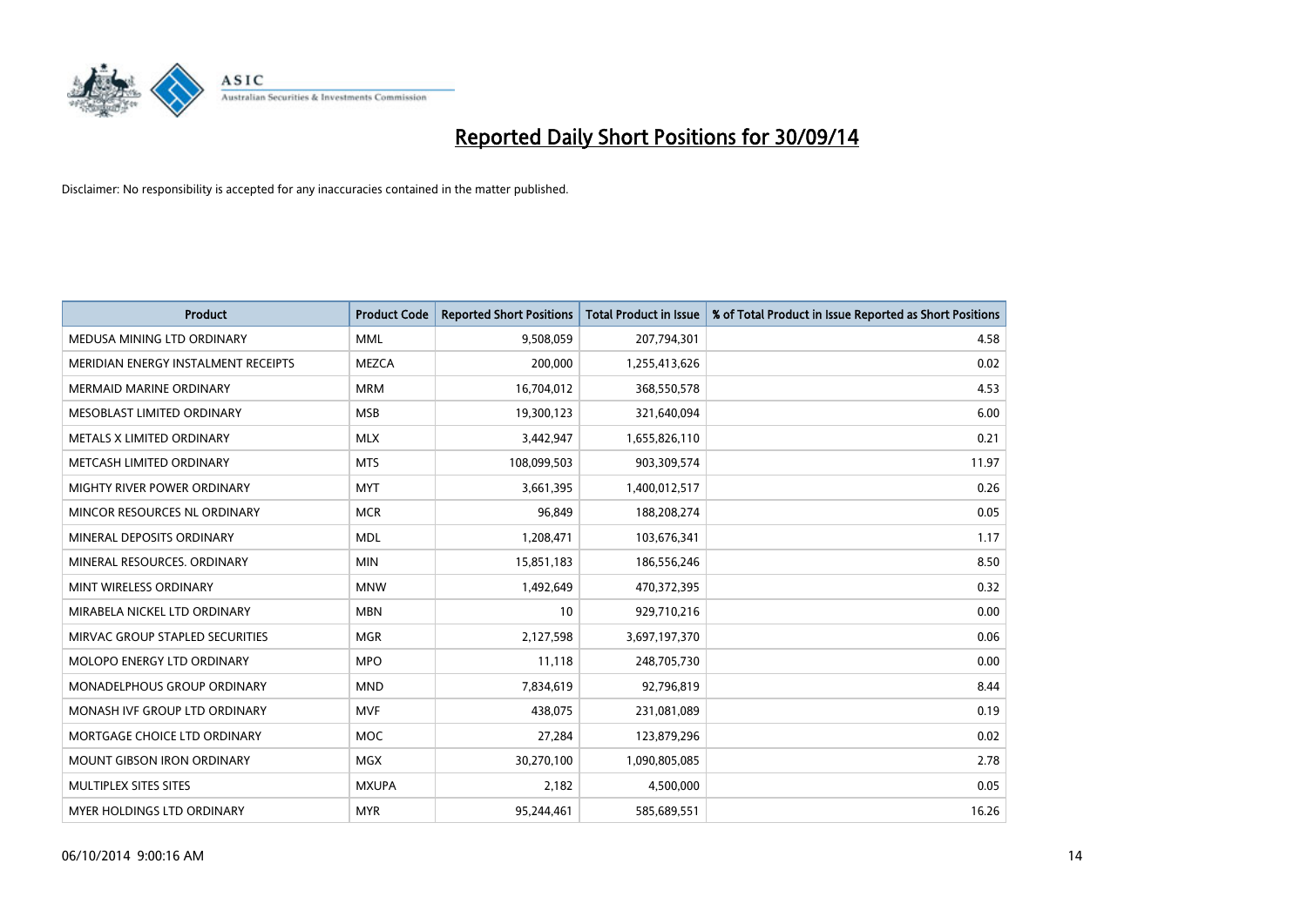

| <b>Product</b>                | <b>Product Code</b> | <b>Reported Short Positions</b> | <b>Total Product in Issue</b> | % of Total Product in Issue Reported as Short Positions |
|-------------------------------|---------------------|---------------------------------|-------------------------------|---------------------------------------------------------|
| NANOSONICS LIMITED ORDINARY   | <b>NAN</b>          | 1,964,645                       | 264,332,826                   | 0.74                                                    |
| NATIONAL AUST. BANK ORDINARY  | <b>NAB</b>          | 9,796,484                       | 2,365,783,998                 | 0.41                                                    |
| NATIONAL STORAGE STAPLED      | <b>NSR</b>          | 741,590                         | 281,631,660                   | 0.26                                                    |
| NAVITAS LIMITED ORDINARY      | <b>NVT</b>          | 3,311,118                       | 376,037,813                   | 0.88                                                    |
| NEARMAP LTD ORDINARY          | <b>NEA</b>          | 1,043,726                       | 337,946,101                   | 0.31                                                    |
| NEON ENERGY LIMITED ORDINARY  | <b>NEN</b>          | 140,474                         | 553,037,848                   | 0.03                                                    |
| NEW HOPE CORPORATION ORDINARY | <b>NHC</b>          | 1,719,569                       | 830,999,449                   | 0.21                                                    |
| NEWCREST MINING ORDINARY      | <b>NCM</b>          | 10,811,936                      | 766,510,971                   | 1.41                                                    |
| NEWS CORP A NON-VOTING CDI    | <b>NWSLV</b>        | 429,485                         | 2,976,217                     | 14.43                                                   |
| NEWS CORP B VOTING CDI        | <b>NWS</b>          | 2,271,929                       | 22,645,126                    | 10.03                                                   |
| NEWSAT LIMITED ORDINARY       | <b>NWT</b>          | 7,559,872                       | 613,199,841                   | 1.23                                                    |
| NEXTDC LIMITED ORDINARY       | <b>NXT</b>          | 19,583,011                      | 193,154,486                   | 10.14                                                   |
| NEXUS ENERGY LIMITED ORDINARY | <b>NXS</b>          | 83,983                          | 1,330,219,459                 | 0.01                                                    |
| NIB HOLDINGS LIMITED ORDINARY | <b>NHF</b>          | 2,250,436                       | 439,004,182                   | 0.51                                                    |
| NIDO PETROLEUM ORDINARY       | <b>NDO</b>          | 42,480                          | 2,188,266,468                 | 0.00                                                    |
| NINE ENTERTAINMENT ORDINARY   | <b>NEC</b>          | 10,582,719                      | 940,295,023                   | 1.13                                                    |
| NOBLE MINERAL RES ORDINARY    | <b>NMG</b>          | 2,365,726                       | 666,397,952                   | 0.36                                                    |
| NORTHERN IRON LTD ORDINARY    | <b>NFE</b>          | 11,392                          | 484,405,314                   | 0.00                                                    |
| NORTHERN STAR ORDINARY        | <b>NST</b>          | 8,714,683                       | 587,429,659                   | 1.48                                                    |
| NRW HOLDINGS LIMITED ORDINARY | <b>NWH</b>          | 11,484,034                      | 278,888,011                   | 4.12                                                    |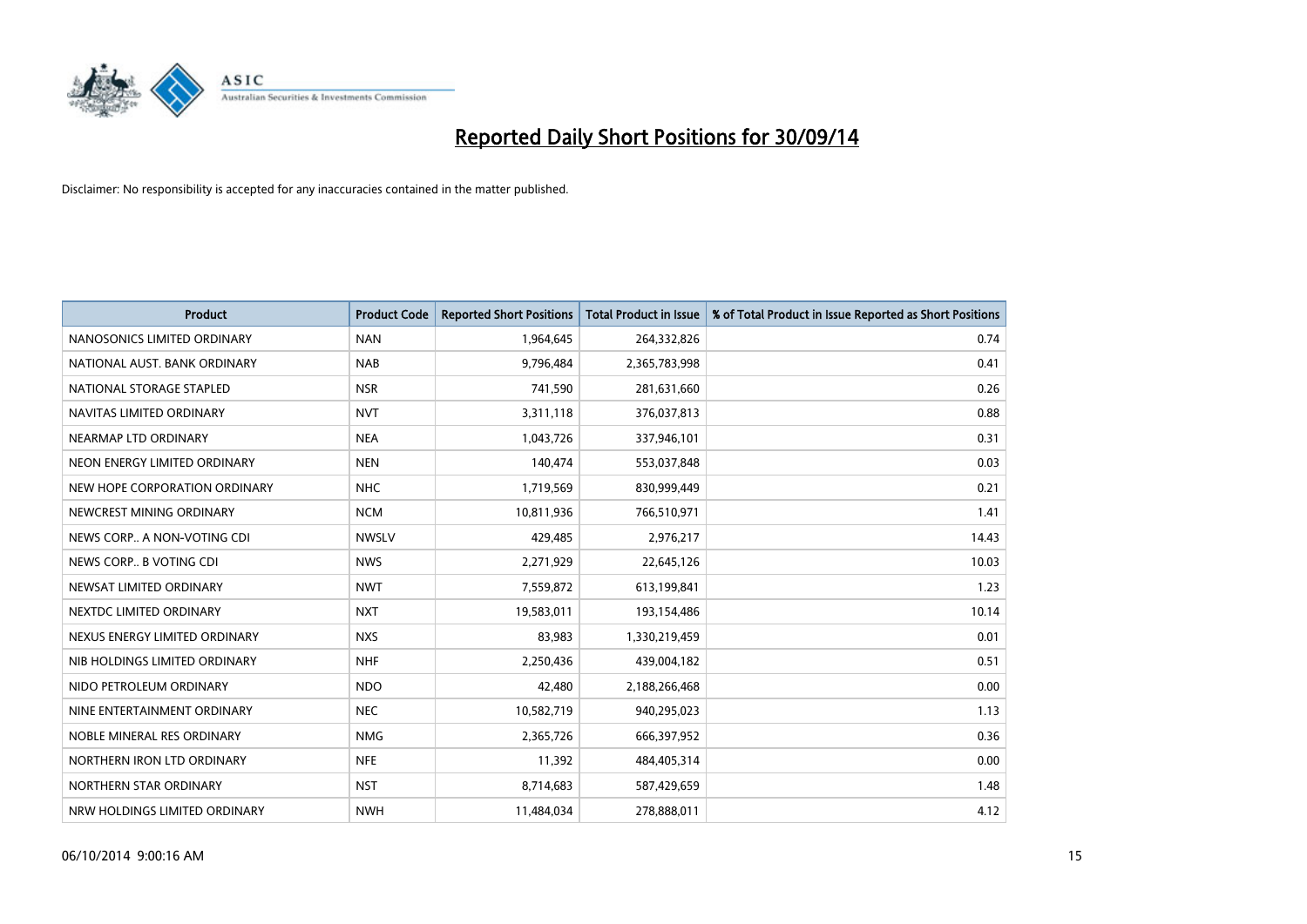

| <b>Product</b>                        | <b>Product Code</b> | <b>Reported Short Positions</b> | <b>Total Product in Issue</b> | % of Total Product in Issue Reported as Short Positions |
|---------------------------------------|---------------------|---------------------------------|-------------------------------|---------------------------------------------------------|
| NUFARM LIMITED ORDINARY               | <b>NUF</b>          | 16,344,542                      | 264,021,627                   | 6.19                                                    |
| NUPLEX INDUSTRIES ORDINARY            | <b>NPX</b>          | 1,000                           | 198,125,827                   | 0.00                                                    |
| OCEANAGOLD CORP. CHESS DEPOSITARY INT | <b>OGC</b>          | 2,966,660                       | 301,520,186                   | 0.98                                                    |
| OIL SEARCH LTD ORDINARY               | OSH                 | 4,056,444                       | 1,519,022,225                 | 0.27                                                    |
| OM HOLDINGS LIMITED ORDINARY          | <b>OMH</b>          | 58,121                          | 733,423,337                   | 0.01                                                    |
| OMI HOLDINGS LIMITED ORDINARY         | OMI                 | 27,135                          | 76,746,962                    | 0.04                                                    |
| ORICA LIMITED ORDINARY                | ORI                 | 16,176,191                      | 372,743,291                   | 4.34                                                    |
| ORIGIN ENERGY ORDINARY                | ORG                 | 7,789,190                       | 1,103,646,907                 | 0.71                                                    |
| OROCOBRE LIMITED ORDINARY             | <b>ORE</b>          | 2,128,180                       | 132,041,911                   | 1.61                                                    |
| ORORA LIMITED ORDINARY                | <b>ORA</b>          | 4,632,335                       | 1,206,684,923                 | 0.38                                                    |
| OROTONGROUP LIMITED ORDINARY          | ORL                 | 262,874                         | 40,880,902                    | 0.64                                                    |
| OZ MINERALS ORDINARY                  | OZL                 | 15,262,428                      | 303,470,022                   | 5.03                                                    |
| OZFOREX GROUP LTD ORDINARY            | <b>OFX</b>          | 9,441,627                       | 240,000,000                   | 3.93                                                    |
| <b>PACIFIC BRANDS ORDINARY</b>        | <b>PBG</b>          | 53,408,653                      | 917,226,291                   | 5.82                                                    |
| PACT GROUP HLDGS LTD ORDINARY         | PGH                 | 2,211,548                       | 294,097,961                   | 0.75                                                    |
| PALADIN ENERGY LTD ORDINARY           | <b>PDN</b>          | 104,384,493                     | 964,894,574                   | 10.82                                                   |
| PANAUST LIMITED ORDINARY              | <b>PNA</b>          | 128,103                         | 635,580,654                   | 0.02                                                    |
| PANORAMA SYNERGY LTD ORDINARY         | <b>PSY</b>          | 132                             | 493,403,798                   | 0.00                                                    |
| PANORAMIC RESOURCES ORDINARY          | PAN                 | 2,446                           | 322,275,824                   | 0.00                                                    |
| PANTERRA GOLD LTD ORDINARY            | PGI                 |                                 | 822,241,166                   | 0.00                                                    |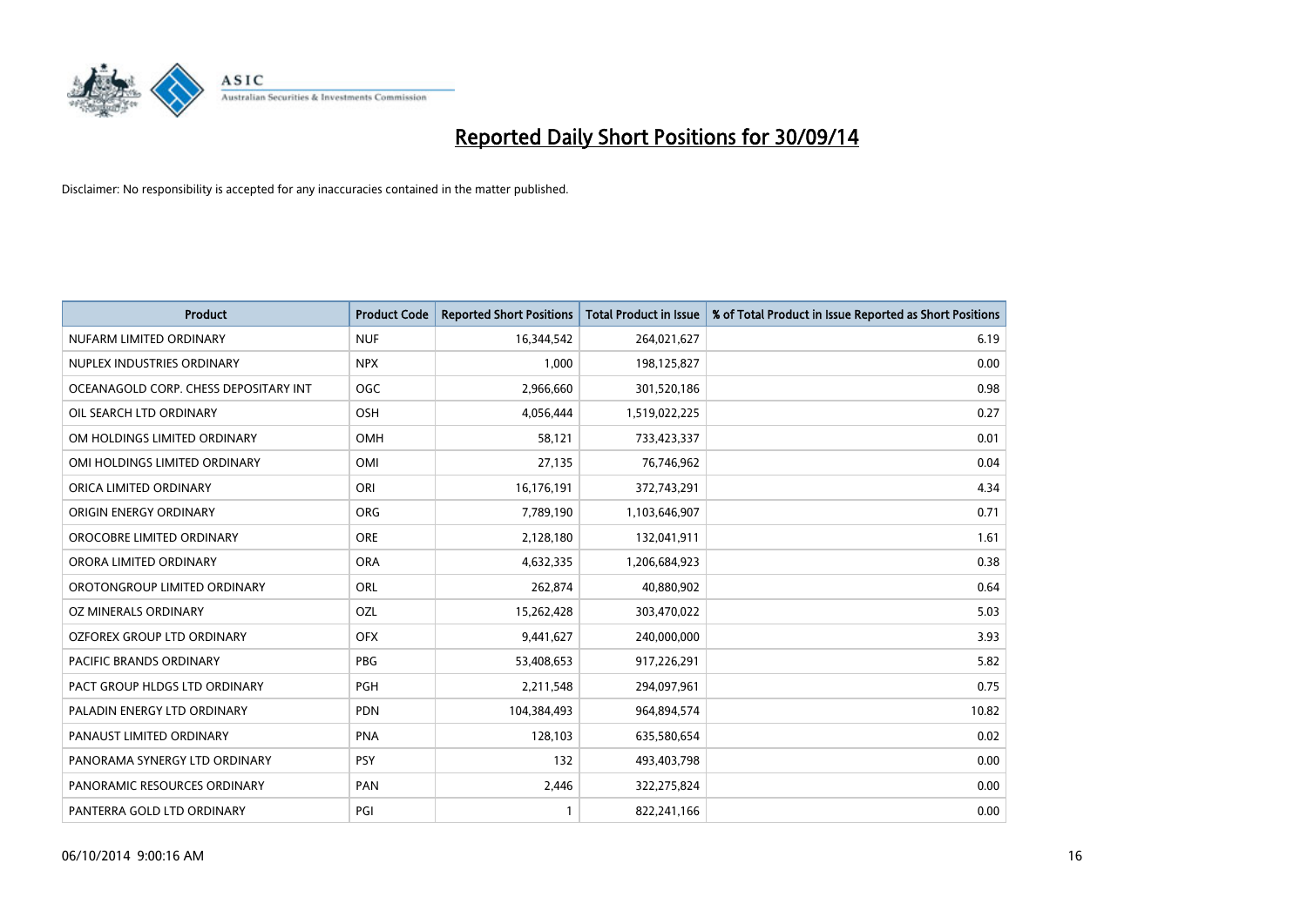

| <b>Product</b>                 | <b>Product Code</b> | <b>Reported Short Positions</b> | <b>Total Product in Issue</b> | % of Total Product in Issue Reported as Short Positions |
|--------------------------------|---------------------|---------------------------------|-------------------------------|---------------------------------------------------------|
| PAPERLINX LIMITED ORDINARY     | <b>PPX</b>          | 44,675                          | 665, 181, 261                 | 0.01                                                    |
| PAPILLON RES LTD ORDINARY      | <b>PIR</b>          | 940,662                         | 356,976,210                   | 0.26                                                    |
| PATTIES FOODS LTD ORDINARY     | <b>PFL</b>          | 9,001                           | 139,144,338                   | 0.01                                                    |
| PEET LIMITED ORDINARY          | <b>PPC</b>          | 56,555                          | 434,682,005                   | 0.01                                                    |
| PERPETUAL LIMITED ORDINARY     | <b>PPT</b>          | 978,692                         | 46,574,426                    | 2.10                                                    |
| PERSEUS MINING LTD ORDINARY    | PRU                 | 17,998,565                      | 526,656,401                   | 3.42                                                    |
| PHARMAXIS LTD ORDINARY         | <b>PXS</b>          | 503,317                         | 309,522,849                   | 0.16                                                    |
| PHOSPHAGENICS LTD. ORDINARY    | POH                 | 43,750                          | 1,261,965,957                 | 0.00                                                    |
| PLATINUM ASSET ORDINARY        | <b>PTM</b>          | 2,444,362                       | 580,436,142                   | 0.42                                                    |
| PLATINUM AUSTRALIA ORDINARY    | <b>PLA</b>          | 836,027                         | 504,968,043                   | 0.17                                                    |
| PLATINUM CAPITAL LTD ORDINARY  | <b>PMC</b>          | 5,652                           | 232,190,254                   | 0.00                                                    |
| PMP LIMITED ORDINARY           | <b>PMP</b>          | 27,581                          | 323,781,124                   | 0.01                                                    |
| PRANA BIOTECHNOLOGY ORDINARY   | PBT                 | 2,760,339                       | 488,936,960                   | 0.56                                                    |
| PREMIER INVESTMENTS ORDINARY   | <b>PMV</b>          | 439,048                         | 155,714,874                   | 0.28                                                    |
| PRIMA BIOMED LTD ORDINARY      | <b>PRR</b>          | 132,361                         | 1,228,709,341                 | 0.01                                                    |
| PRIMARY HEALTH CARE ORDINARY   | PRY                 | 21,349,974                      | 512,130,550                   | 4.17                                                    |
| PRIME MEDIA GRP LTD ORDINARY   | <b>PRT</b>          | 1,606,622                       | 366,330,303                   | 0.44                                                    |
| PROGRAMMED ORDINARY            | <b>PRG</b>          | 351,994                         | 118,651,911                   | 0.30                                                    |
| <b>QANTAS AIRWAYS ORDINARY</b> | QAN                 | 32,391,200                      | 2,196,330,250                 | 1.47                                                    |
| OBE INSURANCE GROUP ORDINARY   | QBE                 | 27,545,070                      | 1,341,959,131                 | 2.05                                                    |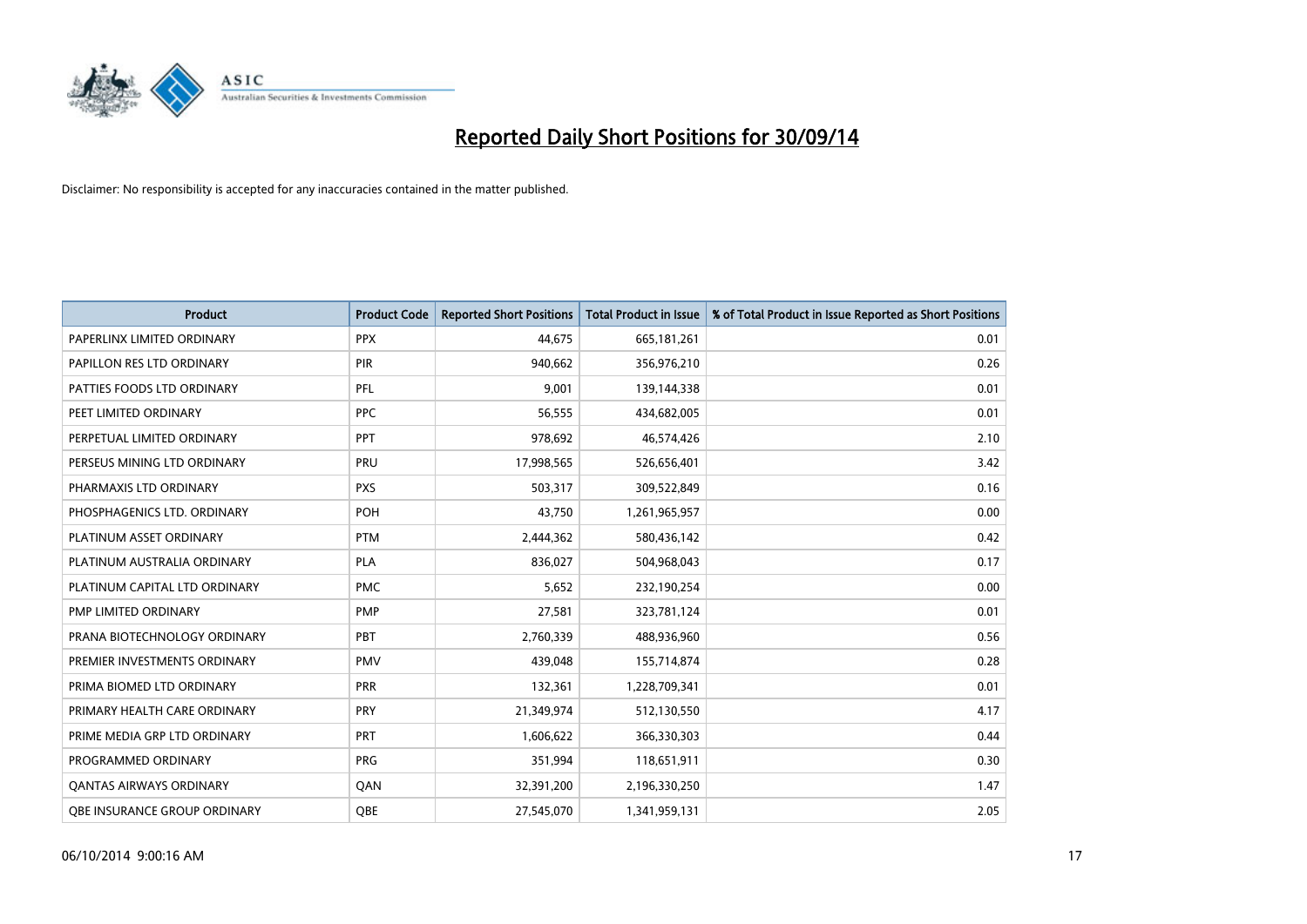

| <b>Product</b>                      | <b>Product Code</b> | <b>Reported Short Positions</b> | <b>Total Product in Issue</b> | % of Total Product in Issue Reported as Short Positions |
|-------------------------------------|---------------------|---------------------------------|-------------------------------|---------------------------------------------------------|
| <b>QUBE HOLDINGS LTD ORDINARY</b>   | <b>QUB</b>          | 1,679,573                       | 1,051,172,929                 | 0.16                                                    |
| RAMELIUS RESOURCES ORDINARY         | <b>RMS</b>          | 200                             | 468,787,779                   | 0.00                                                    |
| RAMSAY HEALTH CARE ORDINARY         | <b>RHC</b>          | 1,196,822                       | 202,081,252                   | 0.59                                                    |
| <b>RCG CORPORATION LTD ORDINARY</b> | <b>RCG</b>          | 141,800                         | 263,808,625                   | 0.05                                                    |
| <b>RCR TOMLINSON ORDINARY</b>       | <b>RCR</b>          | 683,514                         | 139,000,806                   | 0.49                                                    |
| <b>REA GROUP ORDINARY</b>           | <b>REA</b>          | 1,548,899                       | 131,714,699                   | 1.18                                                    |
| RECALL HOLDINGS LTD ORDINARY        | <b>REC</b>          | 11,590,680                      | 313,149,677                   | 3.70                                                    |
| <b>RECKON LIMITED ORDINARY</b>      | <b>RKN</b>          | 1,361,422                       | 112,084,762                   | 1.21                                                    |
| RED 5 LIMITED ORDINARY              | <b>RED</b>          | 174,740                         | 759,451,008                   | 0.02                                                    |
| <b>RED FORK ENERGY ORDINARY</b>     | <b>RFE</b>          | 762,659                         | 501,051,719                   | 0.15                                                    |
| REDBANK ENERGY LTD ORDINARY         | <b>AEI</b>          | 13                              | 786,287                       | 0.00                                                    |
| REED RESOURCES LTD ORDINARY         | <b>RDR</b>          | 2,000                           | 499,453,895                   | 0.00                                                    |
| REGIS RESOURCES ORDINARY            | <b>RRL</b>          | 49,858,225                      | 499,756,595                   | 9.98                                                    |
| RESMED INC CDI 10:1                 | <b>RMD</b>          | 41,415,850                      | 1,403,045,440                 | 2.95                                                    |
| RESOLUTE MINING ORDINARY            | <b>RSG</b>          | 8,730,522                       | 641,189,223                   | 1.36                                                    |
| <b>RESOURCE GENERATION ORDINARY</b> | <b>RES</b>          | 1,220                           | 581,380,338                   | 0.00                                                    |
| RETAIL FOOD GROUP ORDINARY          | <b>RFG</b>          | 6,992,374                       | 144,878,508                   | 4.83                                                    |
| REX MINERALS LIMITED ORDINARY       | <b>RXM</b>          | 1,123,056                       | 220,519,784                   | 0.51                                                    |
| RIO TINTO LIMITED ORDINARY          | <b>RIO</b>          | 4,505,483                       | 435,758,720                   | 1.03                                                    |
| ROC OIL COMPANY ORDINARY            | <b>ROC</b>          | 471,436                         | 687,618,400                   | 0.07                                                    |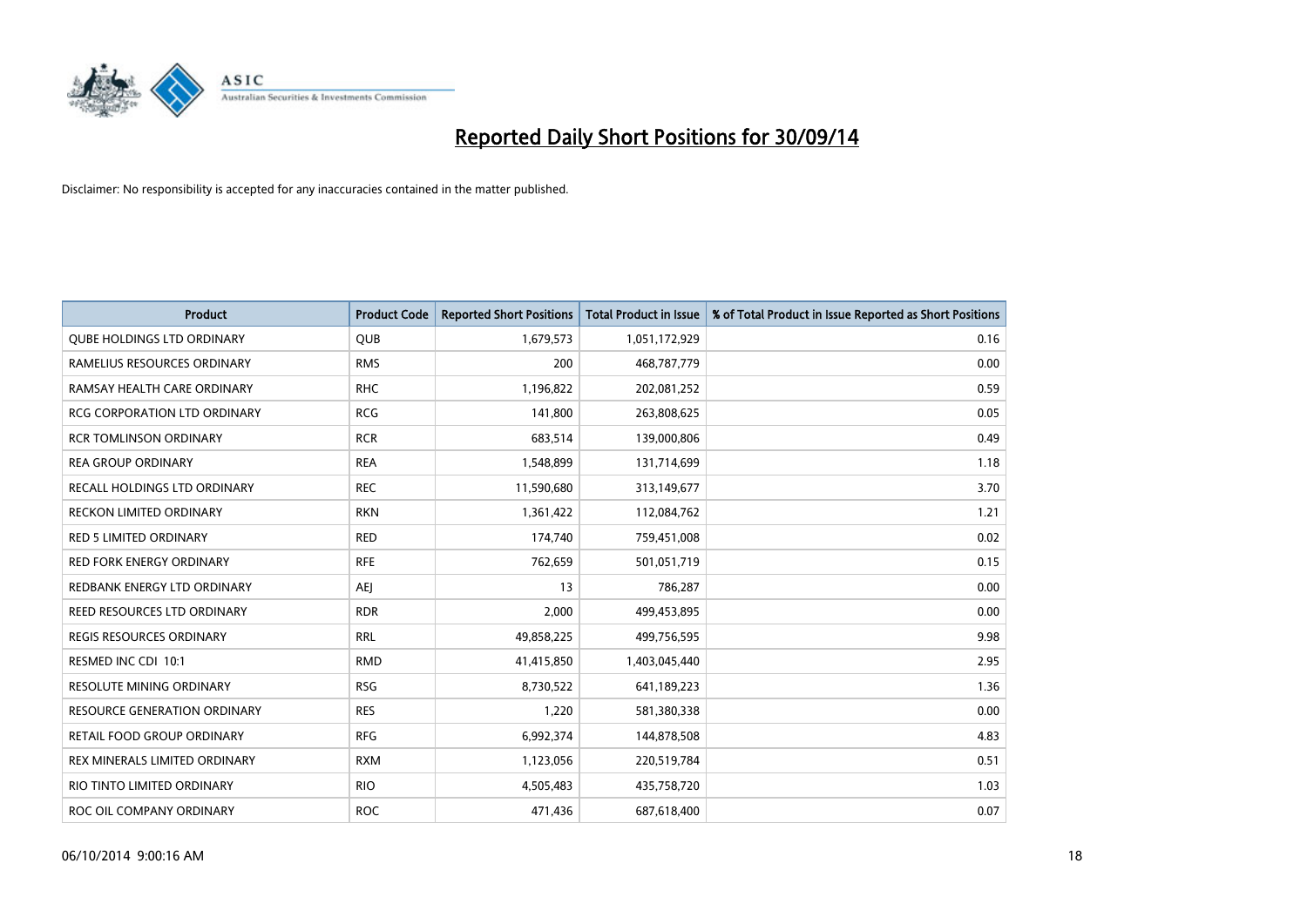

| <b>Product</b>                        | <b>Product Code</b> | <b>Reported Short Positions</b> | <b>Total Product in Issue</b> | % of Total Product in Issue Reported as Short Positions |
|---------------------------------------|---------------------|---------------------------------|-------------------------------|---------------------------------------------------------|
| <b>ROX RESOURCES ORDINARY</b>         | <b>RXL</b>          | 92,428                          | 845,673,095                   | 0.01                                                    |
| ROYAL WOLF HOLDINGS ORDINARY          | <b>RWH</b>          | 209,381                         | 100,387,052                   | 0.21                                                    |
| RUBIK FINANCIAL LTD. ORDINARY         | RFL                 | 328,752                         | 340,999,914                   | 0.10                                                    |
| RUNGEPINCOCKMINARCO ORDINARY          | <b>RUL</b>          | 8,667                           | 177,487,462                   | 0.00                                                    |
| SAI GLOBAL LIMITED ORDINARY           | SAI                 | 198,567                         | 211,084,918                   | 0.09                                                    |
| SALMAT LIMITED ORDINARY               | <b>SLM</b>          | 100,056                         | 159,812,799                   | 0.06                                                    |
| SAMSON OIL & GAS LTD ORDINARY         | SSN                 | 17,662,960                      | 2,837,780,958                 | 0.62                                                    |
| SANDFIRE RESOURCES ORDINARY           | <b>SFR</b>          | 3,041,736                       | 155,640,968                   | 1.95                                                    |
| <b>SANTOS LTD ORDINARY</b>            | <b>STO</b>          | 5,026,908                       | 976,752,903                   | 0.51                                                    |
| SARACEN MINERAL ORDINARY              | SAR                 | 1,369,881                       | 792,784,738                   | 0.17                                                    |
| SCA PROPERTY GROUP STAPLED SECURITIES | <b>SCP</b>          | 22,180,873                      | 648,628,320                   | 3.42                                                    |
| <b>SCENTRE GRP STAPLED</b>            | <b>SCG</b>          | 23,292,310                      | 5,324,296,678                 | 0.44                                                    |
| SEDGMAN LIMITED ORDINARY              | SDM                 | 1,298,695                       | 227,059,277                   | 0.57                                                    |
| SEEK LIMITED ORDINARY                 | <b>SEK</b>          | 11,490,215                      | 342,335,122                   | 3.36                                                    |
| SELECT HARVESTS ORDINARY              | <b>SHV</b>          | 1,178,864                       | 66,699,341                    | 1.77                                                    |
| SENEX ENERGY LIMITED ORDINARY         | <b>SXY</b>          | 35,705,287                      | 1,149,657,377                 | 3.11                                                    |
| SERVICE STREAM ORDINARY               | <b>SSM</b>          | 30                              | 386,389,873                   | 0.00                                                    |
| SEVEN GROUP HOLDINGS ORDINARY         | <b>SVW</b>          | 577,541                         | 302,691,886                   | 0.19                                                    |
| SEVEN WEST MEDIA LTD ORDINARY         | <b>SWM</b>          | 12,709,552                      | 999,160,872                   | 1.27                                                    |
| SG FLEET GROUP LTD ORDINARY           | SGF                 | 134,501                         | 242,691,826                   | 0.06                                                    |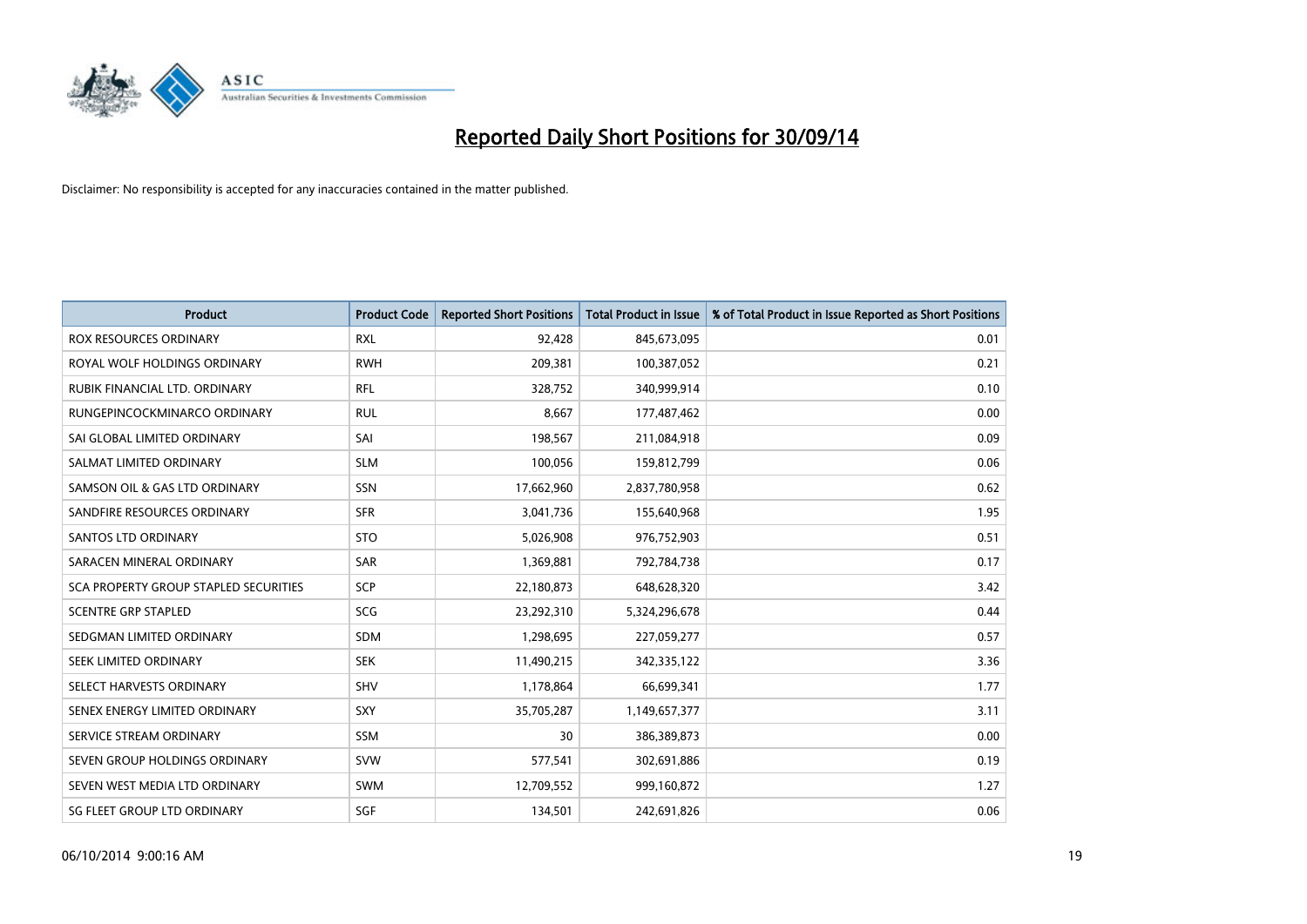

| <b>Product</b>                           | <b>Product Code</b> | <b>Reported Short Positions</b> | <b>Total Product in Issue</b> | % of Total Product in Issue Reported as Short Positions |
|------------------------------------------|---------------------|---------------------------------|-------------------------------|---------------------------------------------------------|
| SIGMA PHARMACEUTICAL ORDINARY            | <b>SIP</b>          | 14,956,191                      | 1,108,086,575                 | 1.35                                                    |
| SILEX SYSTEMS ORDINARY                   | <b>SLX</b>          | 8,346,283                       | 170,467,339                   | 4.90                                                    |
| SILVER CHEF LIMITED ORDINARY             | SIV                 | 91,280                          | 29,474,372                    | 0.31                                                    |
| SILVER LAKE RESOURCE ORDINARY            | <b>SLR</b>          | 23,080,930                      | 503,233,971                   | 4.59                                                    |
| SIMAVITA LTD CDI 1:1                     | <b>SVA</b>          | 126,013                         | 73,366,351                    | 0.17                                                    |
| SIMS METAL MGMT LTD ORDINARY             | SGM                 | 13,291,528                      | 204,628,584                   | 6.50                                                    |
| SINGAPORE TELECOMM. CHESS DEPOSITARY INT | SGT                 | 3,845,609                       | 115,176,393                   | 3.34                                                    |
| SINO GAS ENERGY ORDINARY                 | <b>SEH</b>          | 8,997,346                       | 1,541,672,358                 | 0.58                                                    |
| SIRIUS RESOURCES NL ORDINARY             | <b>SIR</b>          | 11,212,343                      | 340,988,269                   | 3.29                                                    |
| SIRTEX MEDICAL ORDINARY                  | <b>SRX</b>          | 166,719                         | 56,494,365                    | 0.30                                                    |
| SKILLED GROUP LTD ORDINARY               | <b>SKE</b>          | 5,734,636                       | 235,415,953                   | 2.44                                                    |
| <b>SKY NETWORK ORDINARY</b>              | <b>SKT</b>          | 11,750,269                      | 389,139,785                   | 3.02                                                    |
| SKYCITY ENT GRP LTD ORDINARY             | <b>SKC</b>          | 7,361,767                       | 582,088,094                   | 1.26                                                    |
| <b>SLATER &amp; GORDON ORDINARY</b>      | <b>SGH</b>          | 435,463                         | 205,583,924                   | 0.21                                                    |
| SMARTGRP CORPORATION ORDINARY            | <b>SIQ</b>          | 324,979                         | 101,461,150                   | 0.32                                                    |
| SMS MANAGEMENT, ORDINARY                 | <b>SMX</b>          | 1,936,650                       | 69,394,537                    | 2.79                                                    |
| SONIC HEALTHCARE ORDINARY                | <b>SHL</b>          | 2,732,848                       | 401,159,056                   | 0.68                                                    |
| SOUL PATTINSON (W.H) ORDINARY            | SOL                 | 28,303                          | 239,395,320                   | 0.01                                                    |
| SP AUSNET STAPLED SECURITIES             | <b>SPN</b>          | 547,997                         | 3,425,244,162                 | 0.02                                                    |
| SPARK INFRASTRUCTURE STAPLED US PROHIBT. | SKI                 | 12,358,366                      | 1,466,360,128                 | 0.84                                                    |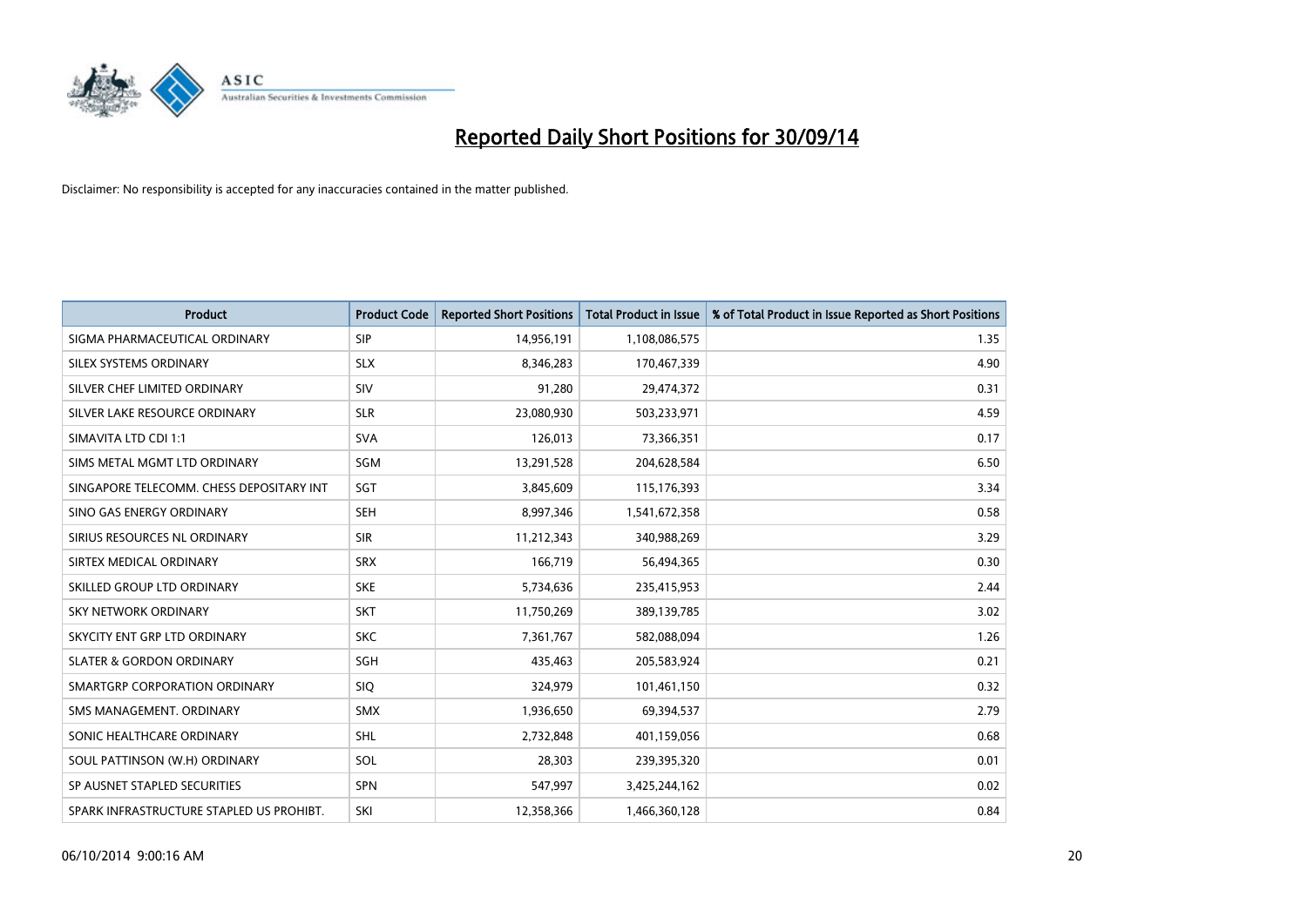

| <b>Product</b>                   | <b>Product Code</b> | <b>Reported Short Positions</b> | <b>Total Product in Issue</b> | % of Total Product in Issue Reported as Short Positions |
|----------------------------------|---------------------|---------------------------------|-------------------------------|---------------------------------------------------------|
| SPARK NEW ZEALAND ORDINARY       | <b>SPK</b>          | 11,794,419                      | 1,829,156,132                 | 0.64                                                    |
| SPDR 200 FUND ETF UNITS          | STW                 | 332                             | 46,146,865                    | 0.00                                                    |
| SPECIALTY FASHION ORDINARY       | SFH                 | 161,201                         | 192,236,121                   | 0.08                                                    |
| SPOTLESS GRP HLD LTD ORDINARY    | <b>SPO</b>          | 22,032,979                      | 1,098,290,178                 | 2.01                                                    |
| ST BARBARA LIMITED ORDINARY      | <b>SBM</b>          | 9,599,636                       | 488,074,077                   | 1.97                                                    |
| STARPHARMA HOLDINGS ORDINARY     | <b>SPL</b>          | 14,471,352                      | 313,283,388                   | 4.62                                                    |
| STEADFAST GROUP LTD ORDINARY     | <b>SDF</b>          | 8,132,376                       | 501,638,307                   | 1.62                                                    |
| STH CRS ELECT ENGNR ORDINARY     | <b>SXE</b>          | 12,969                          | 161,523,130                   | 0.01                                                    |
| STHN CROSS MEDIA ORDINARY        | <b>SXL</b>          | 39,439,777                      | 705,246,986                   | 5.59                                                    |
| STOCKLAND UNITS/ORD STAPLED      | SGP                 | 5,508,995                       | 2,348,746,744                 | 0.23                                                    |
| STRAITS RES LTD. ORDINARY        | SRQ                 | 28,747                          | 1,217,730,293                 | 0.00                                                    |
| STRIKE ENERGY LTD ORDINARY       | <b>STX</b>          | 4,000                           | 833,330,946                   | 0.00                                                    |
| STW COMMUNICATIONS ORDINARY      | SGN                 | 4,260,700                       | 409,699,000                   | 1.04                                                    |
| SUNCORP GROUP LTD ORDINARY       | <b>SUN</b>          | 8,085,910                       | 1,286,600,980                 | 0.63                                                    |
| SUNDANCE ENERGY ORDINARY         | <b>SEA</b>          | 2,490,248                       | 548,854,663                   | 0.45                                                    |
| SUNDANCE RESOURCES ORDINARY      | SDL                 | 76,472,922                      | 3,082,028,456                 | 2.48                                                    |
| SUNLAND GROUP LTD ORDINARY       | <b>SDG</b>          | 76,419                          | 181,710,087                   | 0.04                                                    |
| SUPER RET REP LTD ORDINARY       | <b>SUL</b>          | 7,080,435                       | 196,897,430                   | 3.60                                                    |
| SYD AIRPORT STAPLED US PROHIBIT. | SYD                 | 23,592,022                      | 2,216,216,041                 | 1.06                                                    |
| SYRAH RESOURCES ORDINARY         | <b>SYR</b>          | 4,828,499                       | 163,485,076                   | 2.95                                                    |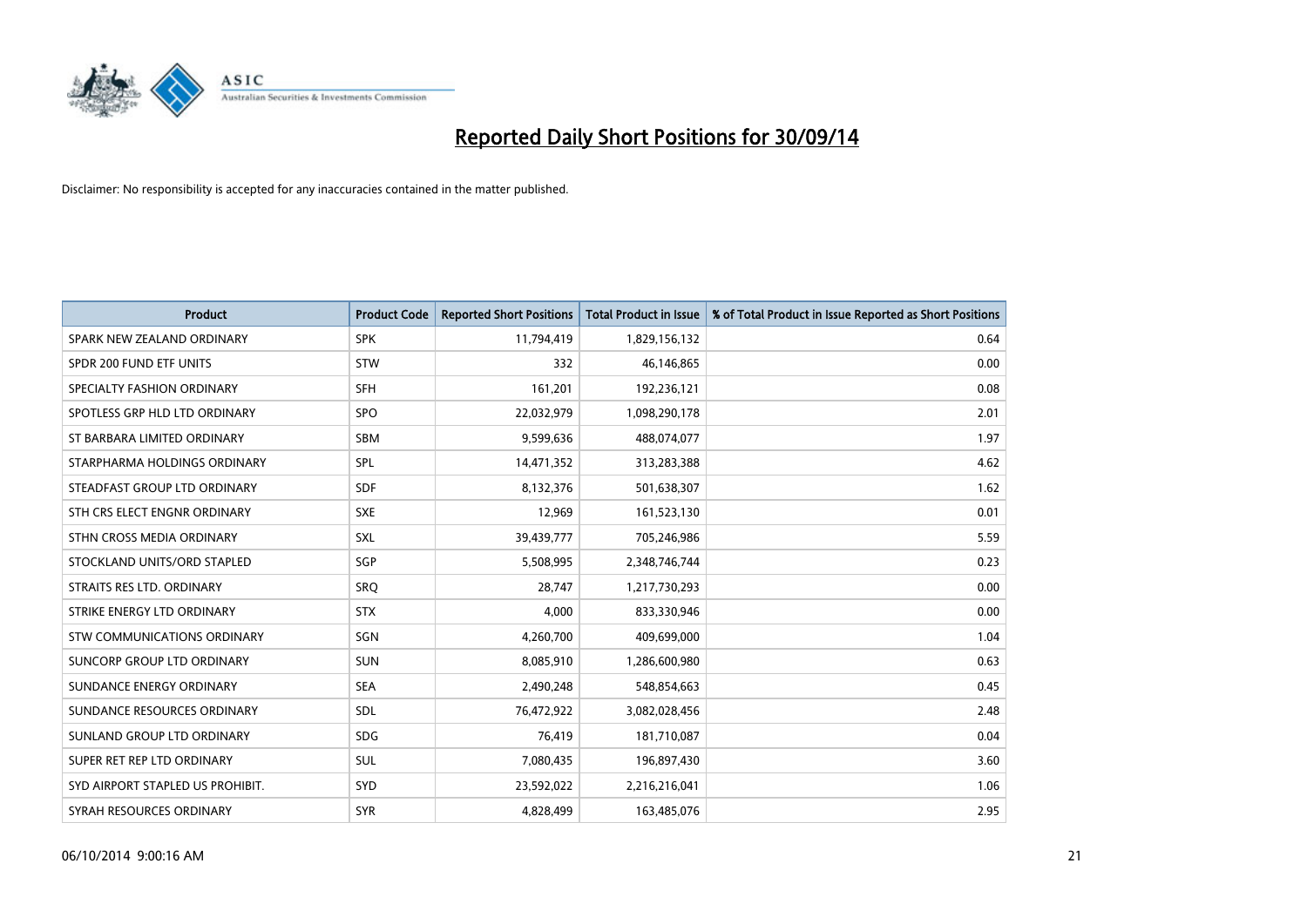

| <b>Product</b>                 | <b>Product Code</b> | <b>Reported Short Positions</b> | <b>Total Product in Issue</b> | % of Total Product in Issue Reported as Short Positions |
|--------------------------------|---------------------|---------------------------------|-------------------------------|---------------------------------------------------------|
| TABCORP HOLDINGS LTD ORDINARY  | <b>TAH</b>          | 22,188,845                      | 765,652,364                   | 2.90                                                    |
| TAP OIL LIMITED ORDINARY       | <b>TAP</b>          | 10,533                          | 243,186,639                   | 0.00                                                    |
| TASSAL GROUP LIMITED ORDINARY  | <b>TGR</b>          | 239,800                         | 146,897,115                   | 0.16                                                    |
| TATTS GROUP LTD ORDINARY       | <b>TTS</b>          | 25,592,017                      | 1,434,790,447                 | 1.78                                                    |
| <b>TECHNOLOGY ONE ORDINARY</b> | <b>TNE</b>          | 3,614,119                       | 308,796,455                   | 1.17                                                    |
| TELECOM CORPORATION ORDINARY   | <b>TEL</b>          | 68                              | 1,828,530,844                 | 0.00                                                    |
| TELSTRA CORPORATION, ORDINARY  | <b>TLS</b>          | 25,882,408                      | 12,443,074,357                | 0.21                                                    |
| TEN NETWORK HOLDINGS ORDINARY  | <b>TEN</b>          | 141,499,703                     | 2,630,984,596                 | 5.38                                                    |
| TERANGA GOLD CORP CDI 1:1      | <b>TGZ</b>          | 119,467                         | 78,813,145                    | 0.15                                                    |
| TFS CORPORATION LTD ORDINARY   | <b>TFC</b>          | 4,831,175                       | 324,157,408                   | 1.49                                                    |
| THE REJECT SHOP ORDINARY       | <b>TRS</b>          | 2,343,074                       | 28,844,648                    | 8.12                                                    |
| THORN GROUP LIMITED ORDINARY   | <b>TGA</b>          | 4,020                           | 150,634,985                   | 0.00                                                    |
| TIGER RESOURCES ORDINARY       | TGS                 | 6,878,285                       | 1,143,541,406                 | 0.60                                                    |
| TITAN ENERGY SERVICE ORDINARY  | <b>TTN</b>          | 17,967                          | 51,192,701                    | 0.04                                                    |
| TOLL HOLDINGS LTD ORDINARY     | <b>TOL</b>          | 22,009,218                      | 717,318,622                   | 3.07                                                    |
| TORO ENERGY LIMITED ORDINARY   | <b>TOE</b>          | 9,845                           | 1,567,784,418                 | 0.00                                                    |
| TOX FREE SOLUTIONS ORDINARY    | <b>TOX</b>          | 2,869,873                       | 133,752,359                   | 2.15                                                    |
| TPG TELECOM LIMITED ORDINARY   | <b>TPM</b>          | 9,496,437                       | 793,808,141                   | 1.20                                                    |
| <b>TRADE ME GROUP ORDINARY</b> | <b>TME</b>          | 4,108,882                       | 396,584,956                   | 1.04                                                    |
| TRANSFIELD SERVICES ORDINARY   | <b>TSE</b>          | 8,155,765                       | 512,457,716                   | 1.59                                                    |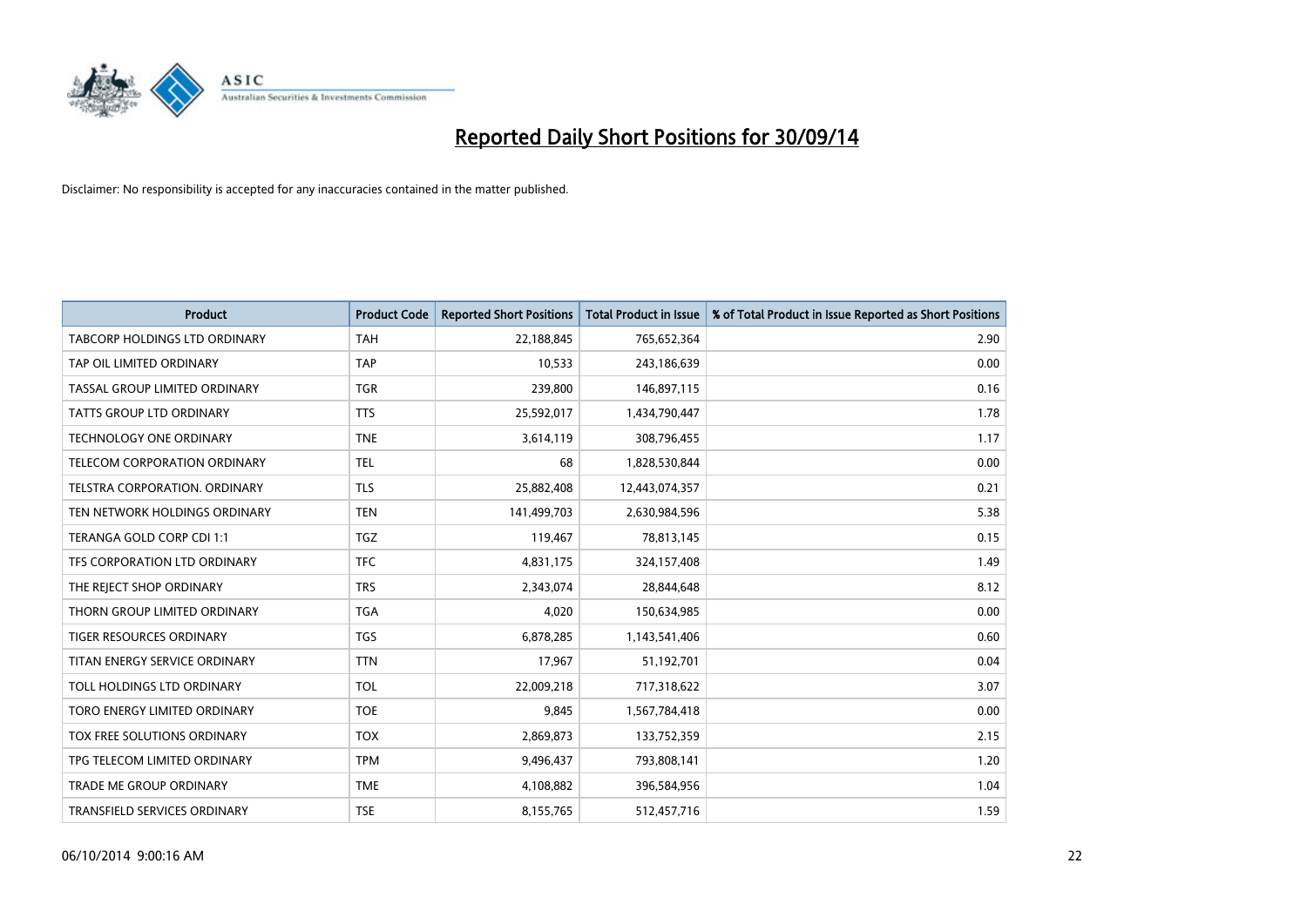

| <b>Product</b>                       | <b>Product Code</b> | <b>Reported Short Positions</b> | <b>Total Product in Issue</b> | % of Total Product in Issue Reported as Short Positions |
|--------------------------------------|---------------------|---------------------------------|-------------------------------|---------------------------------------------------------|
| TRANSPACIFIC INDUST, ORDINARY        | <b>TPI</b>          | 16,303,004                      | 1,579,648,778                 | 1.03                                                    |
| TRANSURBAN GROUP TRIPLE STAPLED SEC. | <b>TCL</b>          | 17,398,253                      | 1,906,390,878                 | 0.91                                                    |
| <b>TREASURY GROUP ORDINARY</b>       | <b>TRG</b>          | 32,327                          | 23,697,498                    | 0.14                                                    |
| TREASURY WINE ESTATE ORDINARY        | <b>TWE</b>          | 7,123,542                       | 651,261,403                   | 1.09                                                    |
| <b>TRITON MIN LTD ORDINARY</b>       | <b>TON</b>          | 730                             | 309,655,302                   | 0.00                                                    |
| TROY RESOURCES LTD ORDINARY          | <b>TRY</b>          | 3,652,623                       | 195,096,457                   | 1.87                                                    |
| <b>TZ LIMITED ORDINARY</b>           | <b>TZL</b>          | 5,278,454                       | 384,874,293                   | 1.37                                                    |
| UGL LIMITED ORDINARY                 | UGL                 | 14,002,204                      | 166,511,240                   | 8.41                                                    |
| UNILIFE CORPORATION CDI 6:1          | <b>UNS</b>          | 108,562                         | 268,559,046                   | 0.04                                                    |
| UXC LIMITED ORDINARY                 | <b>UXC</b>          | 2,975,752                       | 323,521,547                   | 0.92                                                    |
| VEDA GROUP LTD ORDINARY              | <b>VED</b>          | 16,388,157                      | 842,055,406                   | 1.95                                                    |
| VILLA WORLD LTD, ORDINARY            | <b>VLW</b>          | 43,779                          | 93,663,800                    | 0.05                                                    |
| VILLAGE ROADSHOW LTD ORDINARY        | <b>VRL</b>          | 414,196                         | 159,509,459                   | 0.26                                                    |
| <b>VIRGIN AUS HLDG LTD ORDINARY</b>  | <b>VAH</b>          | 54,069,842                      | 3,524,912,131                 | 1.53                                                    |
| <b>VIRTUS HEALTH LTD ORDINARY</b>    | <b>VRT</b>          | 4,020,788                       | 79,847,678                    | 5.04                                                    |
| <b>VOCATION LTD ORDINARY</b>         | <b>VET</b>          | 12,835,462                      | 230,000,000                   | 5.58                                                    |
| <b>VOCUS COMMS LTD ORDINARY</b>      | <b>VOC</b>          | 571,160                         | 104,787,096                   | 0.55                                                    |
| WARRNAMBOOL CHEESE ORDINARY          | <b>WCB</b>          | 19                              | 56,098,797                    | 0.00                                                    |
| <b>WATPAC LIMITED ORDINARY</b>       | <b>WTP</b>          | 2,737                           | 189,258,397                   | 0.00                                                    |
| <b>WDS LIMITED ORDINARY</b>          | <b>WDS</b>          | 95,847                          | 144,740,614                   | 0.07                                                    |